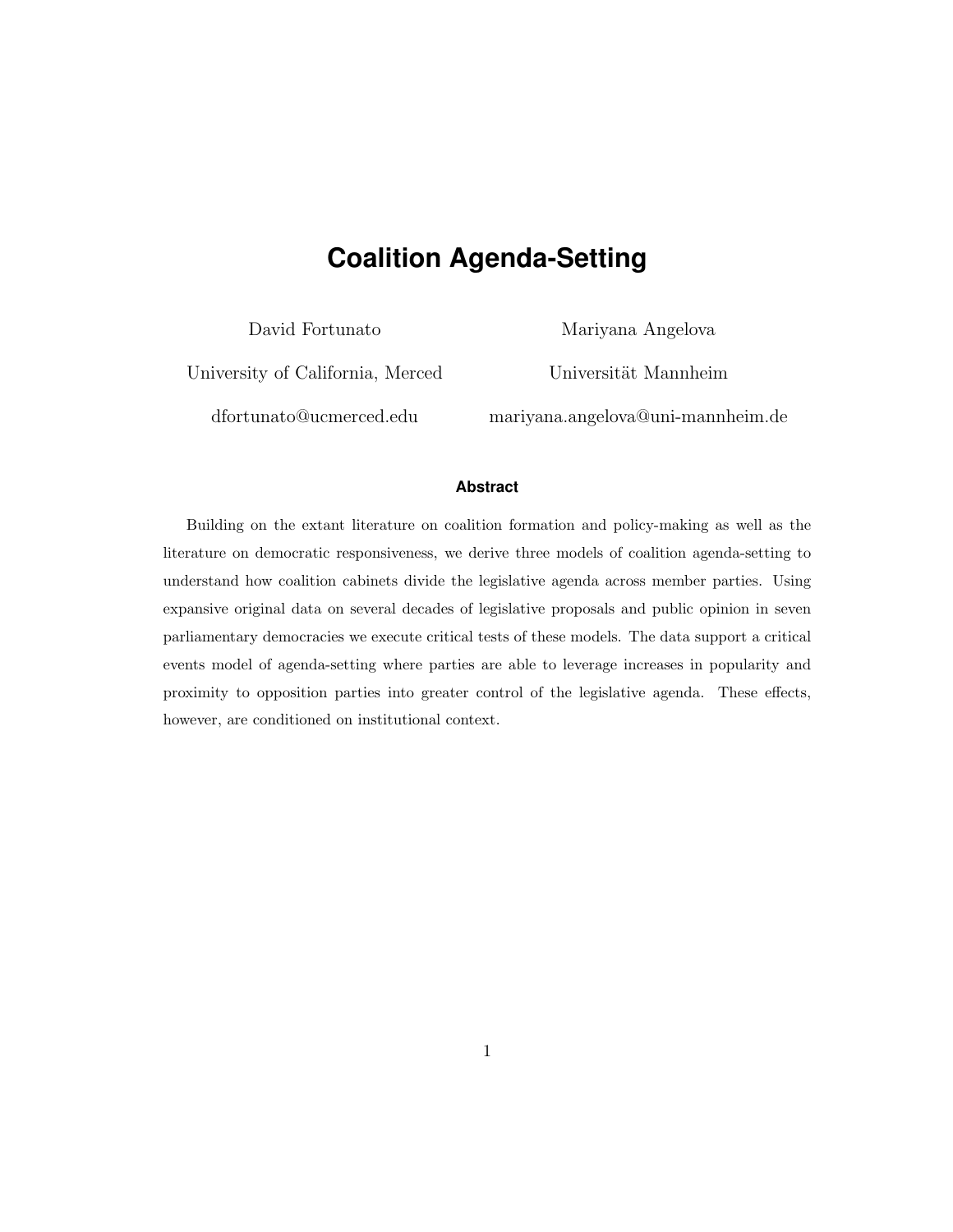The difficulties of multiparty governance, particularly as pertains to collective decision-making in areas where preferences are diffuse, are well documented in comparative politics. Coalition cabinets force different parties, with distinct support networks demanding diverse and sometimes incompatible policies, to compromise and cooperate in order to effectively govern. One of the most salient realities of this construction is the inability for any one party to act as a policy dictator, even within policy areas it controls as minister with portfolio. As Martin (2004) points out, each minister is endowed with complete negative agenda control, as she (with her considerable staff) determines the content of policy in her jurisdiction, but lacks complete positive agenda control, as the submission of her legislative proposals are subject to cabinet approval. That is, the cabinet, and therefore all member parties of the coalition, ultimately control the legislative agenda as a collective, thus effectively curtailing any one minister's (or party's) ability to effect policy change in a vacuum.

Because the legislative agenda is the gatekeeper between each minister and her policy goals, its construction is integral in determining the policy payoffs that each member of coalition enjoys as well as the overall shape of policy outcomes that a government will produce. Yet, while we understand generally that cabinets will prioritize policies on which they agree over policies on which they are divided (Martin 2004), we do not understand how agenda access is allocated *across* individual members of cabinet and whether or not that allocation is dynamic. More specifically, we do not understand whether governments are cooperative or competitive in their division of the agenda or whether governments react to shifts in the political landscape throughout their tenure. This is a shame as understanding how coalition partners divide access to the legislative agenda and whether that division is fluid is critical not only to understanding to how laws get made but also, and perhaps more importantly, whether governments are responsive to the electorate throughout their tenure.

In this manuscript we present answers to these open questions by deriving critical tests of three models of agenda formation that are suggested by the extant theoretical and empirical literature. The first, which we call the mandate model, holds that electoral outcomes (the confluence of expressed voter preferences and electoral institutions) are the ultimate determinant of policy outcomes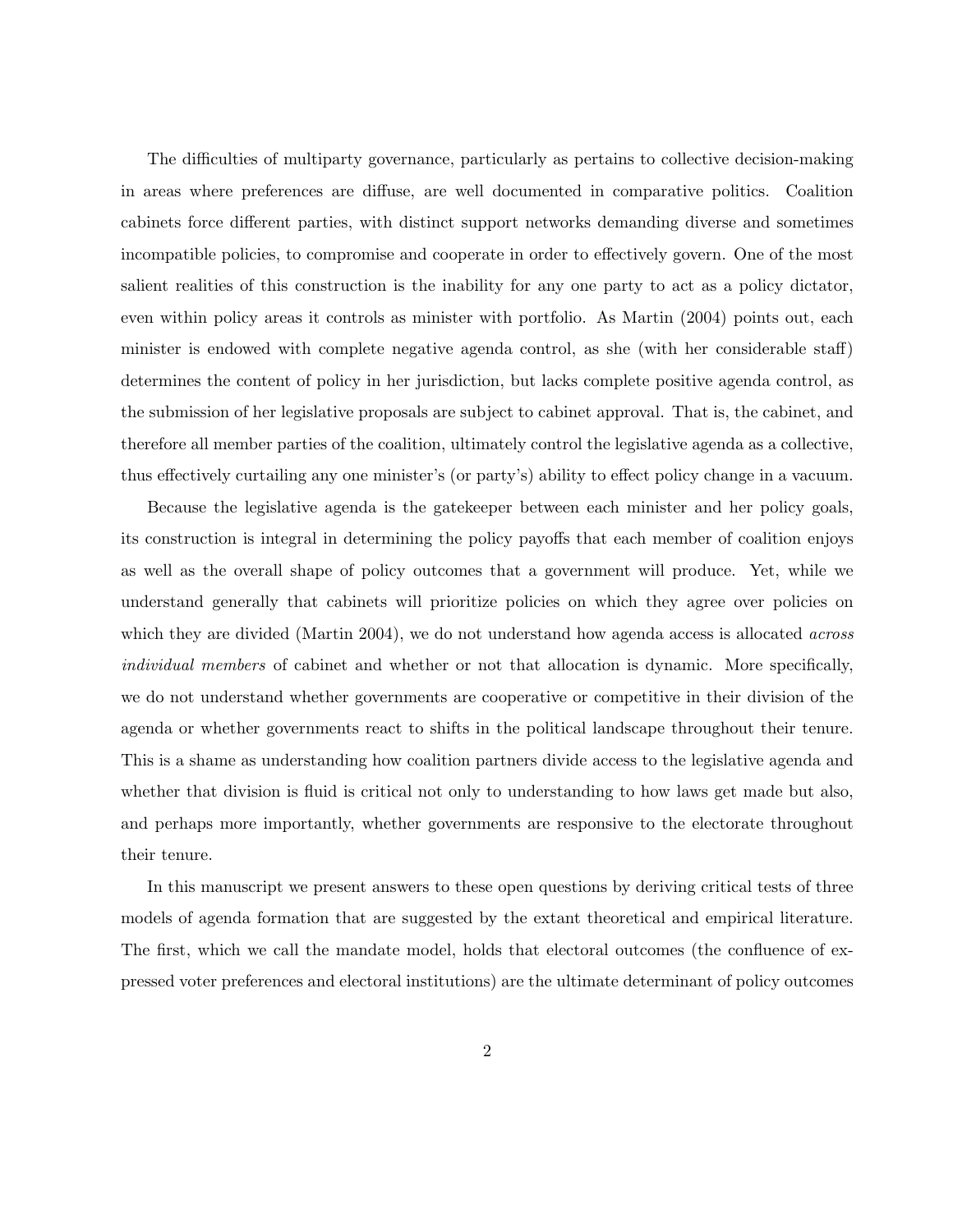and suggests that government agenda should be more or less fixed from its initial organization (Martin 2004; McDonald, Mendes, and Budge 2004; Powell 2000). The second, the responsible government model, suggests that parties in government should be responsive to the preferences of citizens, regardless of whether or not these preferences impact the relative bargaining power of cabinet members, such that the agenda will conform to the shape of public opinion (Calvo 2007; Erickson, Wright, and McIver 1993; Page and Shapiro 1983). Finally, the critical events model holds that parties bargain over access to the legislative agenda in light of their future prospects for office and are therefore responsive to shifts in public opinion that translate into shifts in expected seat distributions (and therefore cabinet prospects) given a new election (Diermeier and Stevenson 2000; Lupia and Strøm 1995). We then present original data combining information on over 18,000 government proposals — spanning over 50 years, 40 cabinets, and 40 parties in 7 European democracies —with monthly public opinion data to execute our empirical tests. These data, the first of their kind in comparative legislative research, allow us to assess the relative fit of our three models and determine which, if any, provide a framework for understanding real world coalition policy-making.

# **The Legislative Agenda in Parliamentary Democracy**

Over the past several decades, research on the United States Congress has been defined by a vigorous debate over who dominates the legislative agenda: log-rolling coalitions of "high demanders," the floor as a whole, or the majority party (Weingast and Marshall 1988; Gilligan and Krehbiel 1990; Cox and McCubbins 1992, respectively). The motivation for this debate is simple: when preferences are fixed, as they are nearly always assumed to be, the key to understanding policy outcomes is understanding the organization of the legislative agenda. That is, if we can predict who will get to initiate a bill, we can predict what the resulting policy outcome will be.

However, while some of these American theories have been exported to parliamentary contexts to analyze majority-minority or government-opposition voting patterns (e.g., Chandler et al. 2006; Cox et al. 2008), students of coalition politics showed comparatively little interest in the legislative agenda, preferring, instead, to study coalition formation (Laver and Shepsle 1994; Martin and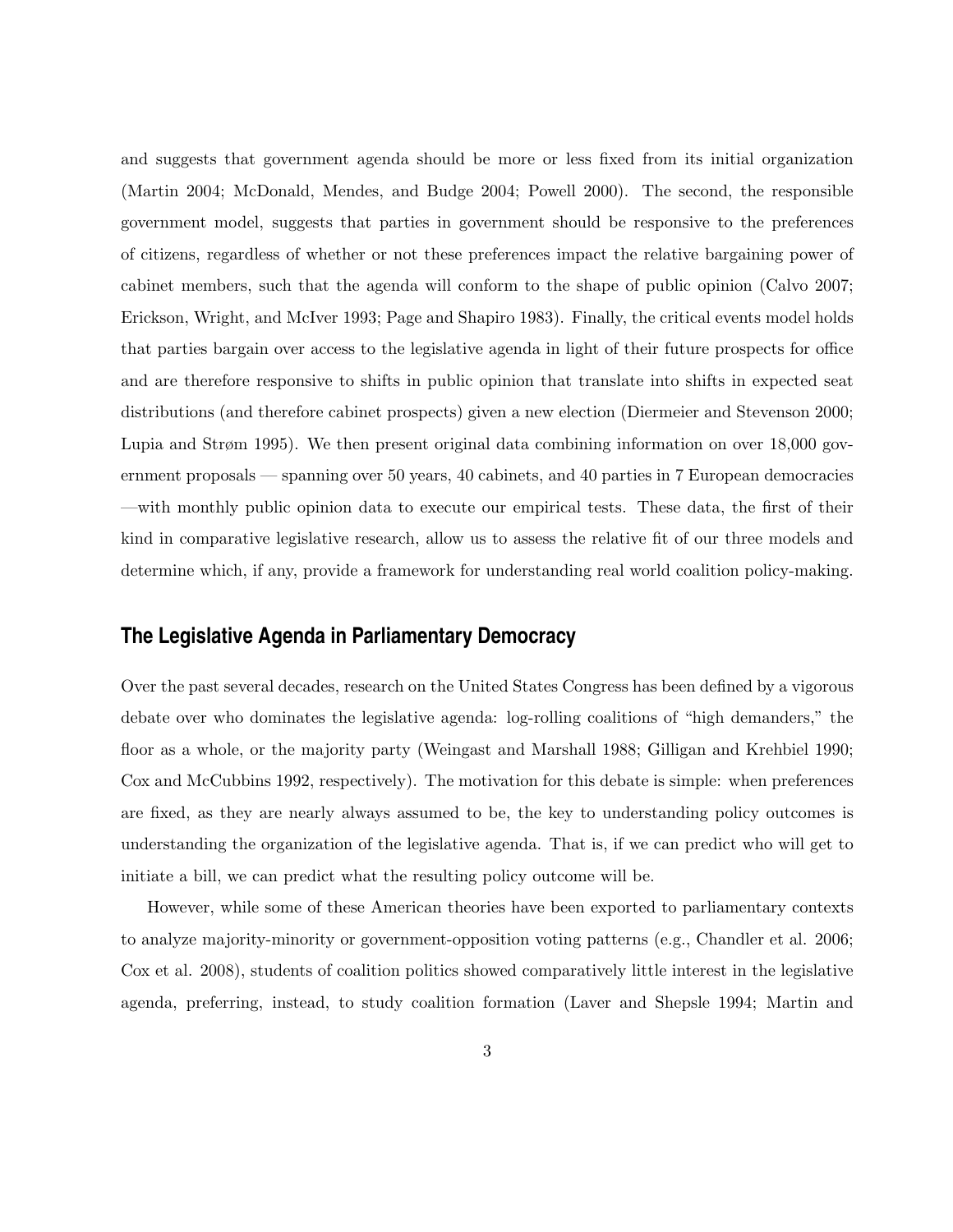Stevenson 2001; Strøm 1990) or dissolution (Brown, Fendreis, and Gleiber 1984; Lupia and Strøm 1995; Warwick 1994). This focus on the formation and dissolution of governments was integral to the growth of our overall understanding of parliamentary democracy, but left the literature wanting for theoretical and empirical analyses of the actual business of coalition governance. Indeed, an assumption — typically implicit, but occasionally explicit — of this focus on formation and duration is that policy outcomes are determined by which parties are in cabinet and how long they remain there. But in order for this to be true, access to the legislative agenda would have to be divided equally across departments, allowing each minister to implement the same degree of policy change. We know this to be untrue.<sup>[1](#page-3-0)</sup>

One of Martin's (2004) several contributions was to point out that one of a cabinet's most prized resources is time and that time is limited. Therefore coalitions are only able to pass so many proposals before their time in cabinet must come to an end (either naturally or prematurely). As such, perhaps the most important decision a coalition cabinet must make is how to organize its legislative agenda. It is not the composition of the cabinet alone, but the composition of the cabinet and the distribution of the legislative agenda across departments, that ultimately shapes policy outcomes.[2](#page-3-1) Martins' conclusion is that multiparty cabinets prioritize bills on which coalition members broadly agree and bills in policy areas that are more salient to members, a conclusion suggesting the notion that agenda access is divided equally amongst departments is invalid.

Aside from Martin's (2004) conclusions regarding the prioritization of agreeable and important legislation and Bräuninger and Debus's (2009) analysis of when the cabinet will choose to legislate (rather than allowing individual members to take the lead) we know very little about how the agenda is set in parliamentary democracies, save that it is dominated by the cabinet (Cox 1987) and that, in general, that cabinet gets what the cabinet wants (Heller 2001; Saiegh 2009). As Martin and others

<span id="page-3-0"></span><sup>&</sup>lt;sup>1</sup>See, for example, the descriptive statistics regarding the number of policy proposals from different ministries in Martin and Vanberg (2011).

<span id="page-3-1"></span><sup>2</sup>Of course, we now understand the pivotal role that the legislature plays in the review phase of policy-making as well (Martin and Vanberg 2005, 2011).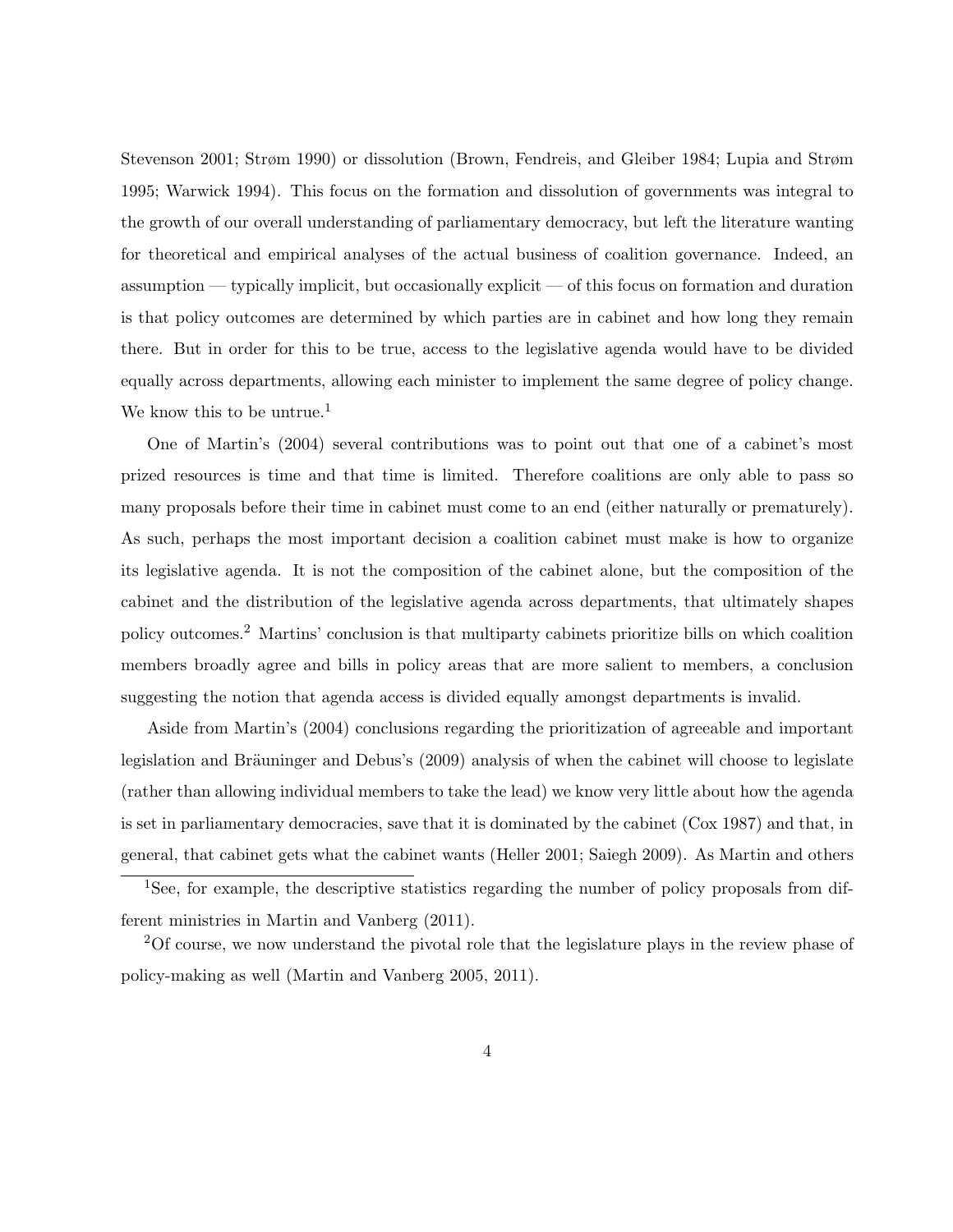have pointed out, however, in multiparty governance, the norm in the majority of parliamentary democracies, understanding what the cabinet wants is the challenge and this is the broad question that we address here. Before we may consider what the literature implies about how coalitions go about deciding what they want at a given point in time, however, we must first consider the role that individual ministers play in the structuring of coalition policy-outcomes.

## **Ministerial Autonomy and Models of Coalition Policy-Making**

Until recently, the preeminent model of coalition policy-making has been the ministerial autonomy model (Austen-Smith and Banks 1990; Laver and Shepsle 1990, 1996). In this model, ministers are allowed to act as dictators within the jurisdiction over which they hold portfolio. This autonomy is presumed for two reasons: first, ministers enjoy substantial informational advantages as they control their department and the wealth of resources, particularly the expertise of the civil servant network, therein; second, ministers (and their staff) are responsible for the crafting of policy proposals, which endows them with an enviable positive agenda power. Further, this presumption generally concords with our qualitative accounts of coalition policy-making, in which ministers are overwhelmingly characterized as dominant (Laver and Shepsle 1994).

More recently, the coalition compromise model has become the "industry standard" in the literature (Martin and Vanberg 2011; Powell 2000). The typical conception of this model is that ministers are similarly autonomous in crafting their policy proposals, however, the cabinet is able to limit individual ministers' overall policy authority by triggering various monitoring institutions, such as junior ministers, parliamentary committees, intra-coalition committees, etc., such that the final policy outcomes is likely to resemble some weighted aggregation of coalition policy preferences. This scrutiny of ministerial bills, however, is typically regarded as a worthwhile tradeoff for, even though the minister may be denied her most preferred policy, she is still able to signal her preferences and reap credit-claiming or competence benefits from the construction of initial proposal.

What is most important for our purposes is that both models state that ministers, assumed to be perfectly representative of their party, enjoy complete autonomy in the preparation of their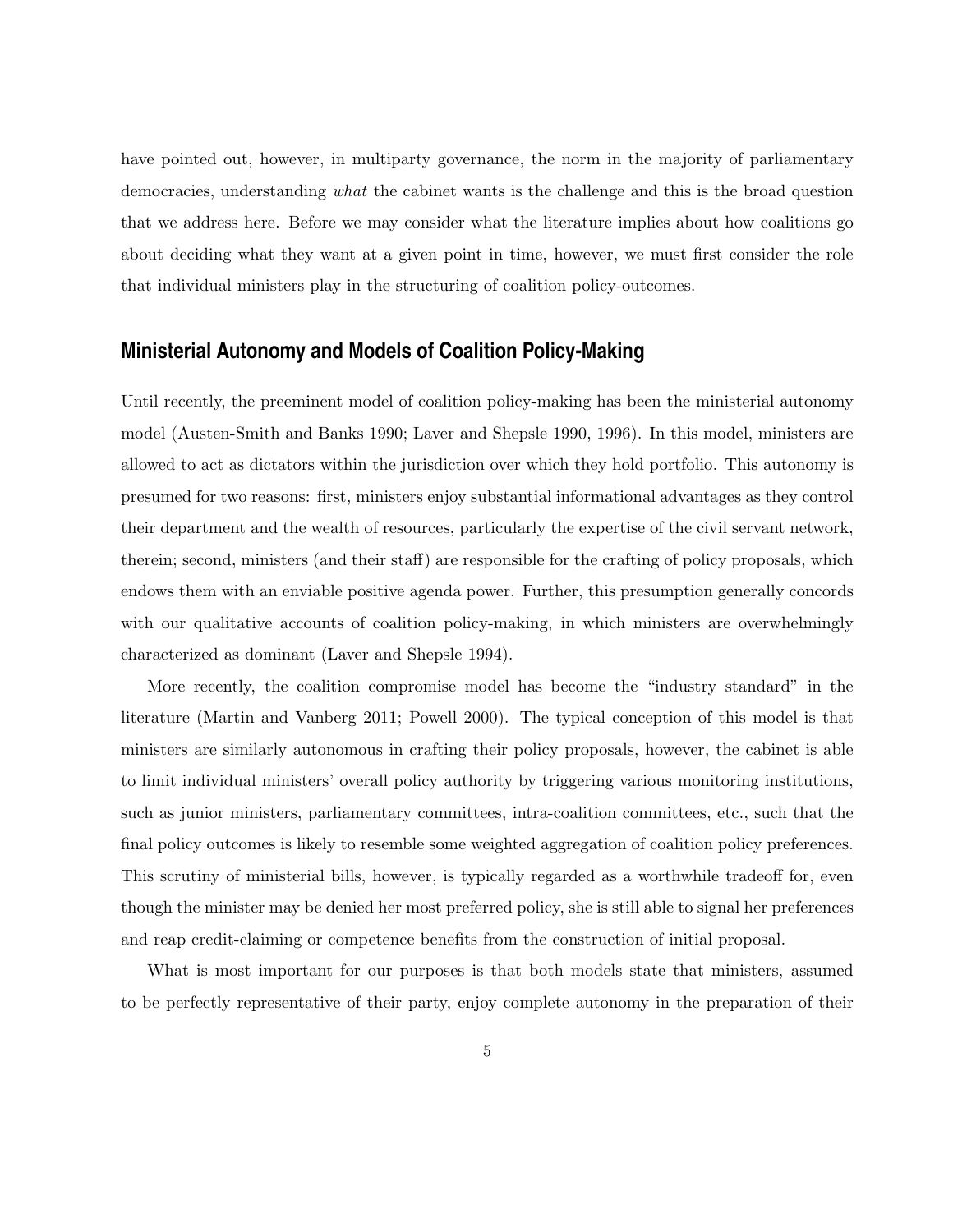proposals. Indeed, the empirical tests of these competing models constructed in a recent article by Martin and Vanberg (2014), state this assumption explicitly and subsequently recover evidence supporting it  $-$  evidence that is echoed by nearly every other empirical examination of coalition policy-making (Bräuninger and Debus 2009; Martin 2004; Martin and Vanberg 2005; 2011).<sup>[3](#page-5-0)</sup> Therefore, our examination of the legislative agenda also assumes that ministers are autonomous in the construction of their legislative proposals (and that each proposal is perfectly representative of their party's ideal policy outcomes) and will focus on which minister is allowed to submit a legislative proposal and when.

# **Three Models of Coalition Agenda-Setting**

As discussed above, one of a cabinet's most precious resources, if not its most precious resource, is time. There are only so many days in the legislative session and so many hours in a legislative day for a cabinet to affect its policy program. As such, the allocation of its time, or distribution of access to the legislative agenda, is one of the most central points a government must address. But, the question of how a coalition cabinet allocates agenda access across its individual members is an open one comparative political research.

This is not to imply, however, that the literature is without guidance on the question. A survey of the extant literatures on democratic choice and accountability, democratic responsiveness, and coalition formation and duration suggest three potential models for how coalition cabinets may divide the legislative agenda across its members.

<span id="page-5-0"></span><sup>3</sup>There are exceptions, of course. For example, Goodhart (2013) finds that monetary policy seems to be shaped cabinets as whole (or cabinet leadership) rather than finance ministers. This study, however, only examines outcomes and not proposals, outcomes that are the result of not only the proposal, but of its reshaping in the legislative review phase of the policy-making process. Thus, studies such as this, and their findings, do not contradict our assumptions about the positive agenda power of minsters with portfolio.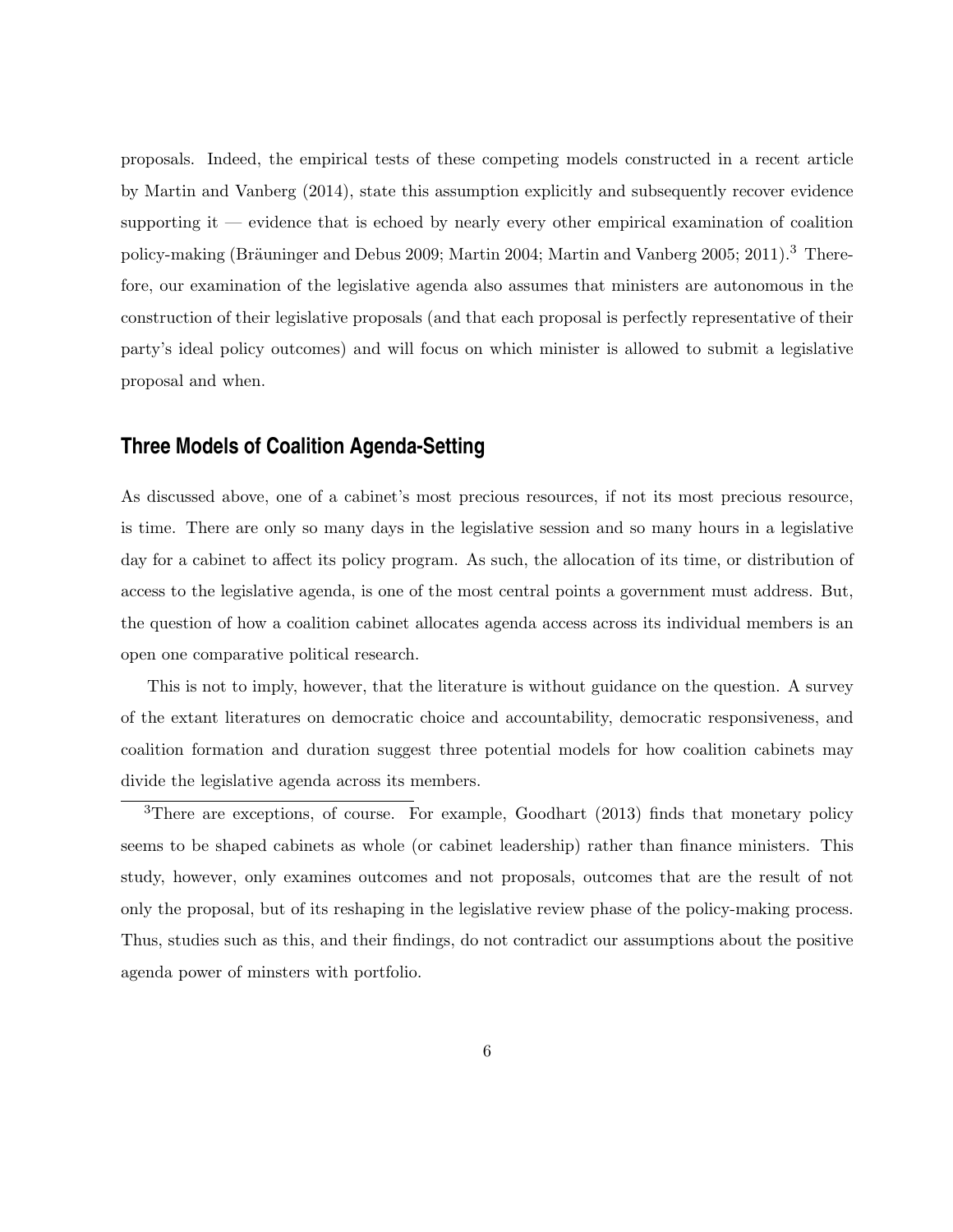#### **The Mandate Model**

In his seminal work, Powell (2000) describes elections as the instrument linking voters to policy outcomes. In Powell's view, parties come together post election to form a government whose policy outputs will reflect the preferences of their aggregated supporters. In practice, this means that a government's policy output will approximate the seat-weighted policy preferences of the parties entering cabinet. Indeed, Powell's own empirical estimations of government policy outputs, as well as those who have followed this approach (i.e., Golder and Stramski 2010; Martin and Vanberg 2014; McDonald, Mendes, and Budge 2004), employs this formula explicitly.

What does this model — conceiving a coalition government's policy output as the seat weighted aggregation of individual party preferences — imply for the legislative agenda? Given the assumption that ministers are autonomous when crafting their proposals and the argument that elections determine the direction government will take, this model of suggests that the distribution of the legislative agenda will conform to the relative weights of the parties in cabinet. That is, because elections function as legislative mandates, each party in government is endowed with their relative policy-making authority by the outcome of the last election (Powell 2000), therefore each party will be allowed to submit bills in proportion to the number of seats they bring to the coalition. In a manner of speaking, this approach allows the formalized will of the electorate to act as the final arbiter of agenda allocation. Because elections, and not merely estimated public opinion, endow parties with their legitimacy to govern, the allocation of agenda access across parties should remain static throughout the legislative term. Note that this is the agenda construction implied by the canonical model cabinet formation (Laver and Shepsle 1990, 1996), where ministers are assumed to be automatons within their jurisdiction, when portfolio allocations are roughly Gamsonian. We refer to this organization of the agenda as the *mandate model*, and it yields the following hypothesis:

• Mandate hypothesis: a party's share of the legislative agenda is determined by the number of seats it brings to coalition

One could consider the coalition compromise model a special case of the mandate model of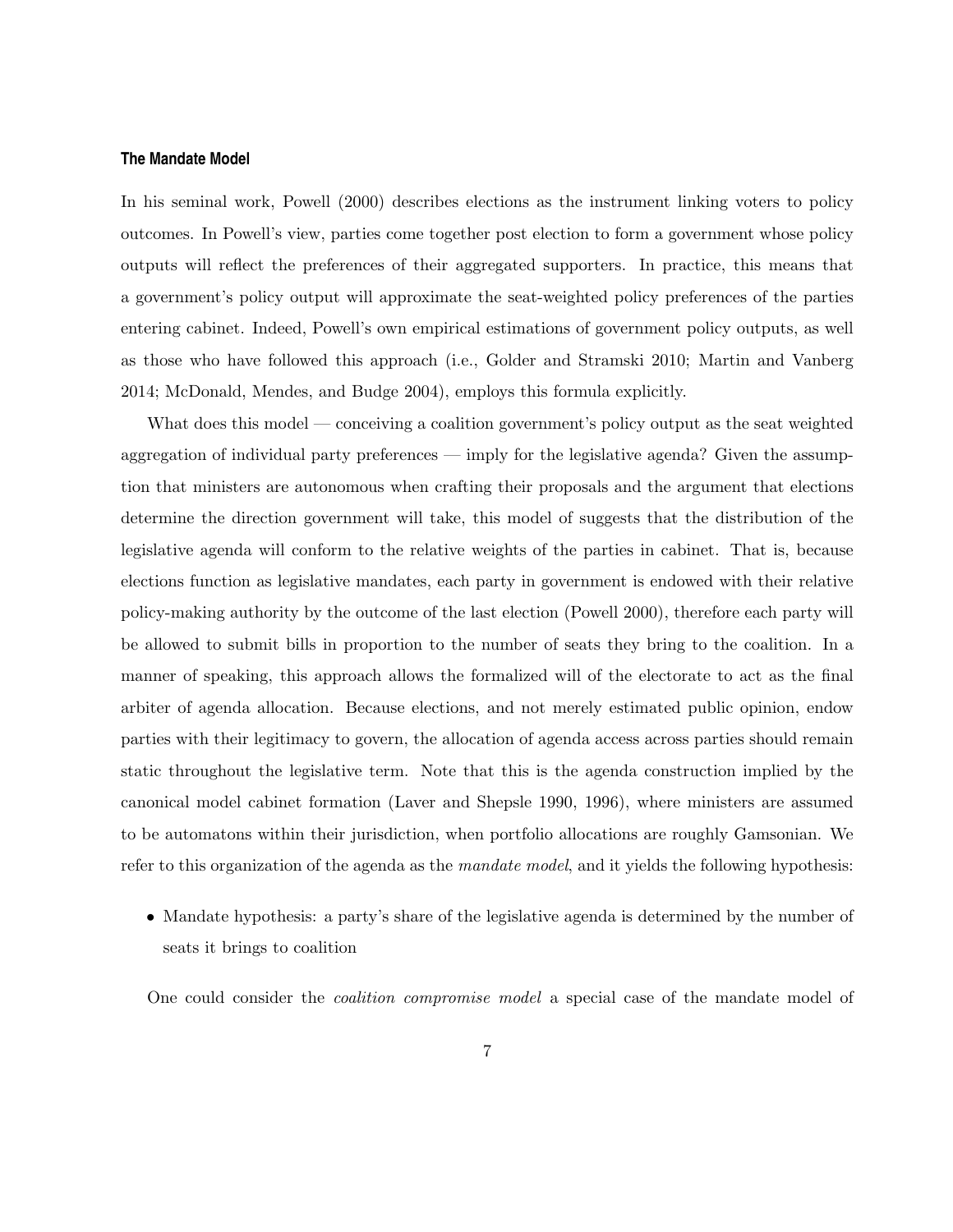coalition policy-making (Martin 2004; Martin and Vanberg 2011; Thies 2001). In this view, policy outcomes should reflect the aggregated preferences of the cabinet's member parties, as in the general case, but Martin, Thies, and Vanberg are more explicit in their behavioral expectations for the government.[4](#page-7-0) These more recent works suggest that the cabinet will use its negative agenda powers to prevent ideologically extreme (in reference to the location of the coalition compromise) ministers from flaunting the coalition agreement. Thus, the compromise model suggests agenda allocation should be determined by ideological proximity to the seat weighted aggregation of the coalition as a whole.

• Compromise hypothesis: a party's share of the legislative agenda is determined by its distance from the coalition compromise

#### **The Responsible Government Model**

The second model of coalition agenda-setting, which we refer to as the *responsible government model*, is suggested by the rich research on legislative responsiveness, typically focused on the American case (e.g., Bond et al. 2003; Erickson, Wright, and McIver 1993; Lax and Phillips 2012; Page and Shapiro 1983), but not limited to it (e.g., Calvo 2007). This long and well-known research, stretching from Downs (1957), generally argues that government decision-making should be responsive to public opinion, usually through an electoral mechanism. If parties are vote maximizers, then their behaviors should conform to the preferences of the public in order earn electoral support. The more normative approach, however, does not require parties to be electorally motivated per se, their behaviors reflect the preferences of their constituents in order to fulfill their role in the democratic process. In other words, parties should conform to public opinion, because it is the right thing to do. Both mechanisms of the responsible government model, unlike the mandate model, allow legislative focus to vary within legislative periods should the will of the public change.

<span id="page-7-0"></span><sup>&</sup>lt;sup>4</sup>Recall that Powell's (2000) concern was not legislative behavior but the congruence of policy outcomes to the preferences of the electorate.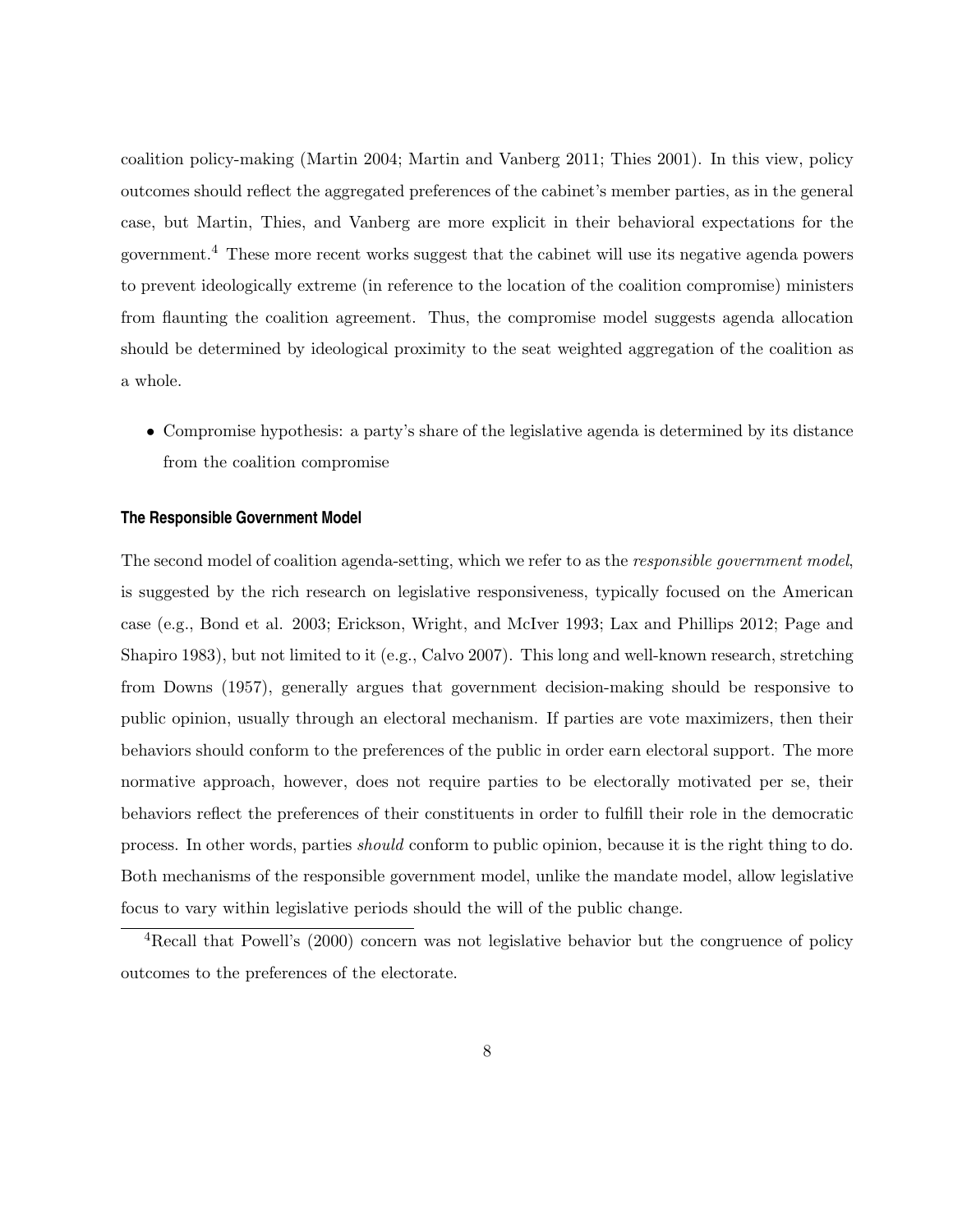Much of the literature on the issue of policy responsiveness (or congruence), which is overwhelmingly empirical in its approach, does not differentiate between these mechanisms — the importance of the question of whether or not legislators or governments are responsive is self-evident and a sufficient motivation. Indeed, whether individual legislators or majority parties are responding to changes in public opinion because they are vote seekers or because they believe it is the right thing to do, has, in general, little impact on the shape of the actions they take (but see Bishin 2009). Thus, much of the empirical literature has not differentiated between normative and vote seeking motivations because it was largely irrelevant to predicting behaviors. This is not a luxury that we have, however, because the two mechanisms have different implications for how coalition governments may divide the legislative agenda amongst its members.

The reason is because the electoral fortunes of cabinets, though certainly correlated (Duch and Stevenson 2008), are not necessarily tied in all contexts. Therefore, a coalition that distributes agenda access across partners in response to public opinion out of normative concerns for democratic process will behave differently than a vote maximizing coalition. Consider a two party cabinet, normatively responsive to public opinion, where partner A is to the left of partner B. Should voters' preferences for policy shift to the left sometime during the legislative period, the cabinet should respond (given our assumptions about how ministers draft their proposals) by allocating a greater share of the agenda to the more left party A, therefore moving the cabinet's mean policy output to the left.

This strategy should not carry over to all cabinets composed of vote maximizing parties, however, only a small subset. The reason is because this strategy can only be an effective vote maximizer for the cabinet as a whole if the member parties have formally tied their electoral fortunes. In other words, for a cabinet composed of two parties who have not committed to a pre-electoral coalition for the next election, it is difficult to imagine a scenario in which one party would willingly cede a portion of its agenda privileges to its partner in hopes that it would benefit its own electoral fortunes. Though policies are made jointly, parties are held accountable individually — except when parties have agreed in advance to pool their electoral prospects. Under this circumstance, the coalition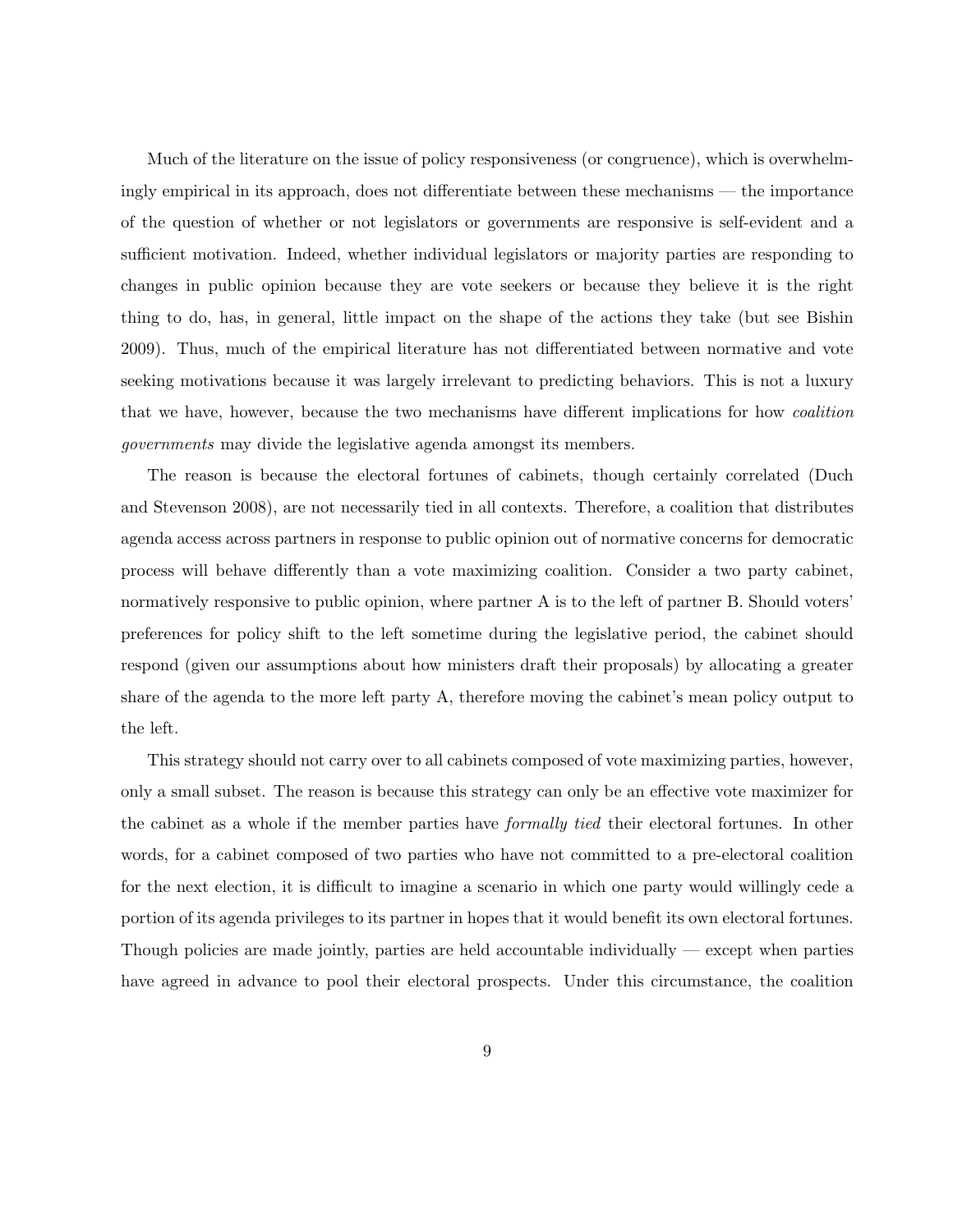may re-allocate agenda divisions to follow public opinion in hopes that the parties will collectively benefit in the following election. Without the pre-electoral pact, however, such a reallocation will, at best, benefit only the party or parties who receive an increases proportion of the agenda at the expense of the opposition. Alternatively, it may benefit one cabinet party at the expense of its  $\mathbf{p}$  partners — an occurrence the cabinet as a whole is likely to guard against. Thus, the responsible government model yields two distinct empirical implications, conditioned on the motivation.

- Normative responsible government hypothesis: a party's share of the legislative agenda is always increased by its popularity
- Vote-maximizing responsible government hypothesis: a party's share of the legislative agenda is increased by its popularity if the coalition has entered into a pre-electoral pact to reform

### **The Critical Events Model**

Our third model, the critical events model, is motivated by the rich research on coalition bargaining and termination.[5](#page-9-0) Importantly, we take an "event," as Lupia and Strøm (1995) and Diermeier and Stevenson (2000) did, to mean a shift in public opinion that alters the bargaining weights of coalition participants, rather than the stochastic occurrence of a crisis that may end cabinet (i.e., a war, economic collapse, scandal, etc.) as was the common understanding of earlier work (Brown et al. 1984). More specifically, "[e]vents are interpreted as common knowledge information about what would happen if parliament were dissolved and an election were held immediately" (Diermeier and Stevenson 2000: 628). This model views coalition governance as repeated negotiations between current and potential cabinet members where the status quo (current coalition) is evaluated against cabinet replacement and parliamentary dissolution. If we allow, however, that the status quo government may re-allocate its resources within the present configuration of member parties, then this theoretical framework, and its empirical implications, may be extended to understand the legislative agenda.

<span id="page-9-0"></span> ${}^{5}$ See Laver (2003) for an excellent review of this substantial literature.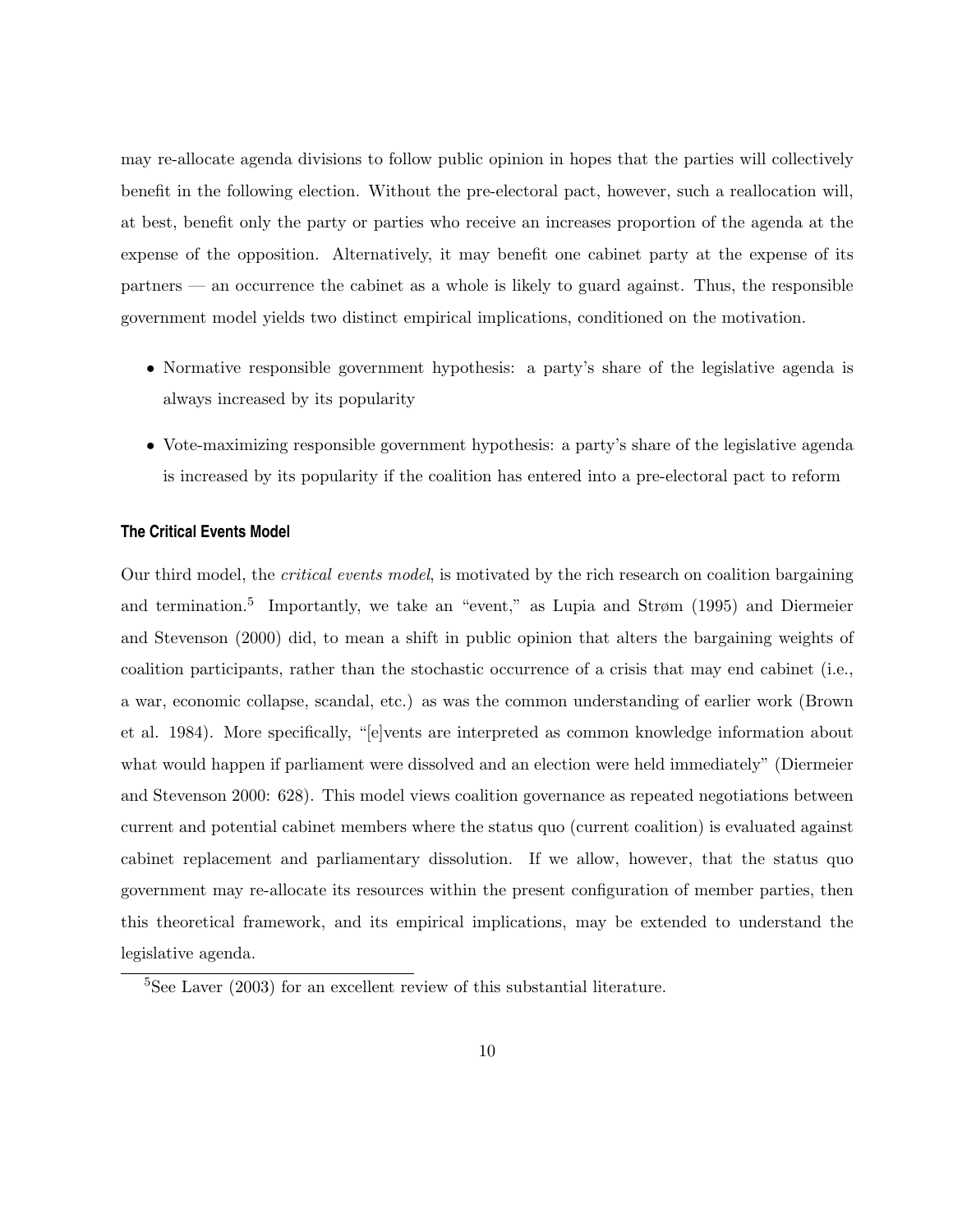Diermeier and Stevenson's (2000) extension of the Lupia-Strøm (1995) model of cabinet termination, which assumes that the incumbent cabinet has the power to call elections, isolates two conditions for determining if and how the present coalition will terminate: (A) "there is some decisive coalition the prefers an election over the current government" and (B) all members of the standing "governing coalition prefer an election over the best offer they can receive in bargaining" (Diermeier and Stevenson 2000: 629). When A is satisfied, but B is not, the cabinet will terminate in replacement; when both conditions are satisfied, the cabinet will terminate in dissolution. Notice, however, that termination relies only on condition A. If we consider the status quo to also represent the present allocation of agenda access parties within the cabinet, then the model bears nuanced predictions for agenda-setting.

The central questions are: What makes an alternative coalition more appealing than the status quo for a particular cabinet party? And, on what grounds can a member of the incumbent cabinet make a credible treat to dissolve the cabinet? There are several answers. First, a party's popularity may increase. Consider a two-party majority cabinet composed of some parties A and B, where party C stands in opposition. Now consider an event, a shock to public opinion that increases the popularity of party A at the expense of party B such that if elections were called, B would expect to lose a portion of its seat share to party A thus increasing the relative strength of parties A and C, vis-´a-vis, party B. Given this new information, A may impose a demand on B: readjust the agenda to reflect this shift in A's expected seat share or A will dissolve the cabinet. If party B accepts, then it remains in cabinet, albeit with a weakened share of the agenda. Should B refuse, A and C may dissolve the cabinet and move for new elections, formally increasing their strength relative to party B, or attempt to form a new cabinet directly. This yields the first critical events hypothesis:

• Critical events popularity hypothesis: A cabinet party's agenda access will increase with its popularity

The Diermeier and Stevenson model also implies that this relationship will be moderated by time, particularly the time remaining in the constitutional interelection period (CIEP). As constitutionally mandated elections approach, the relative value of maintaining the current cabinet decreases for all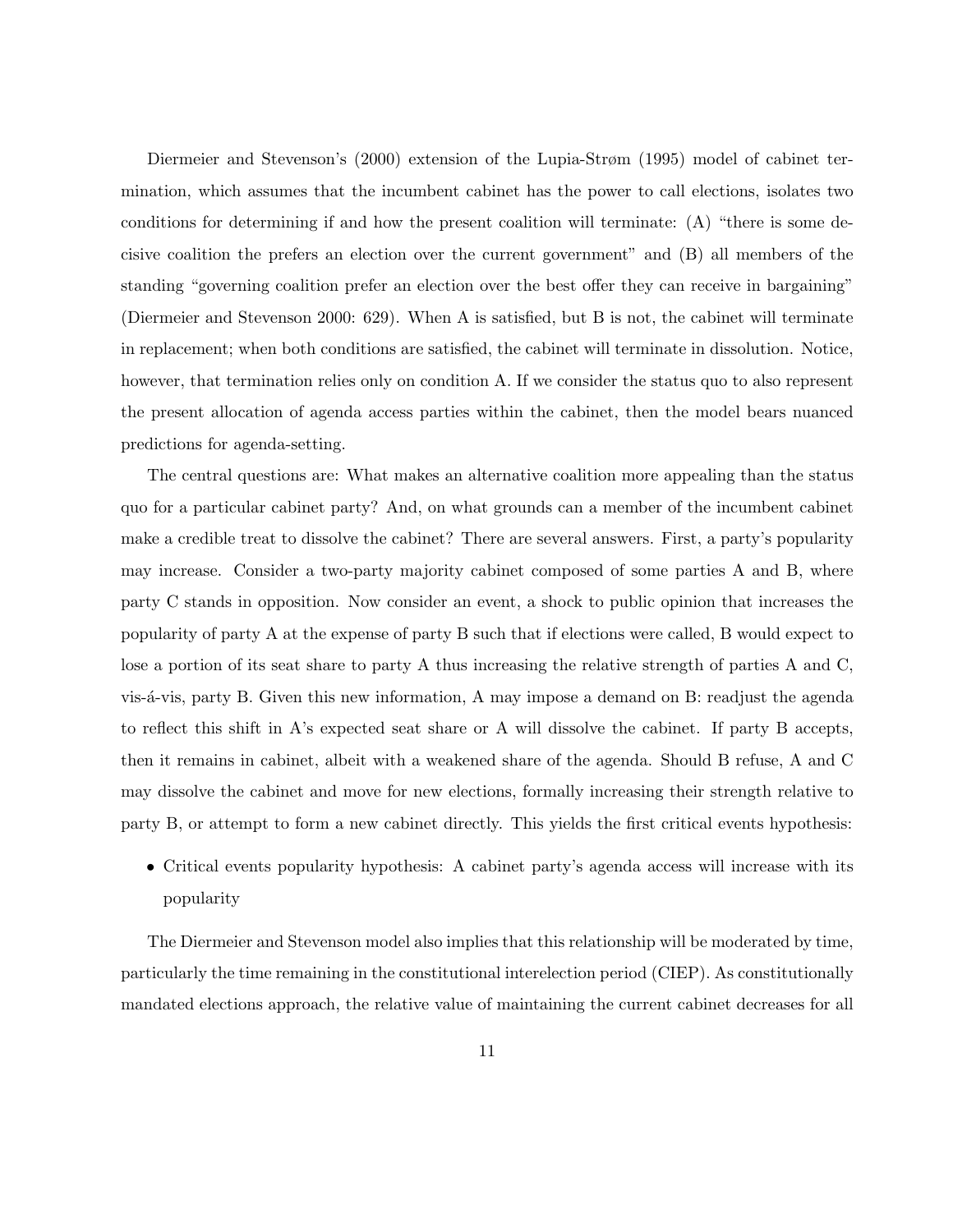parties. Thus, one may expect party B's willingness to acquiesce to A's demands over the agenda should also decline and the ability of parties to profit from their popularity should decrease in kind.

• Critical events popularity CIEP hypothesis: A cabinet party's agenda gains from popularity will decrease as the CIEP comes to a close

Further, the effects of popularity should be tempered by the larger electoral context, particularly whether or not the current cabinet have formally allied for the coming election. If the cabinet parties have agreed to pool their electoral fortunes and reform on the condition that they win enough seats, then threats to dissolve the present cabinet to form an alternative lose credibility. In a sense the parties have tied their hands by imposing external costs on themselves. If a pre-electoral coalition is announced and one of the parties proceeds to dissolve the cabinet because its partners refused some agenda demand, it is likely that voters would punish that party for not honoring its agreement. At the very least, voters would look askance at future promises made by that party.

• Critical events popularity PEC hypothesis: A cabinet party's agenda gains from popularity will decrease in the presence of a pre-electoral coalition agreement

Alternative coalitions are made attractive by more than seatshare. Indeed, there is an extensive literature on cabinet formation that we may look to for empirical guidance on what makes some coalitions more attractive than others. What is perhaps the most salient and familiar finding in this well-known literature is the critical role of ideological compactness on coalition formation. Coalitions form to govern, after all, and the extent to which parties agree on important issues will determine the extent to which the cabinet can be effective at making policy and, more importantly for present purposes, the extent to which parties would be willing to coalesce. Thus, a particular cabinet member can make a more credible threat to dissolve the current government and reform an alternative, if that alternative is ideologically compatible. Returning to our stylized three party example above, suppose that the parties are ordered on the ideological continuum such that  $A \leq$  $B < C$ . In this case, where A and B compose the current cabinet, B may make a more credible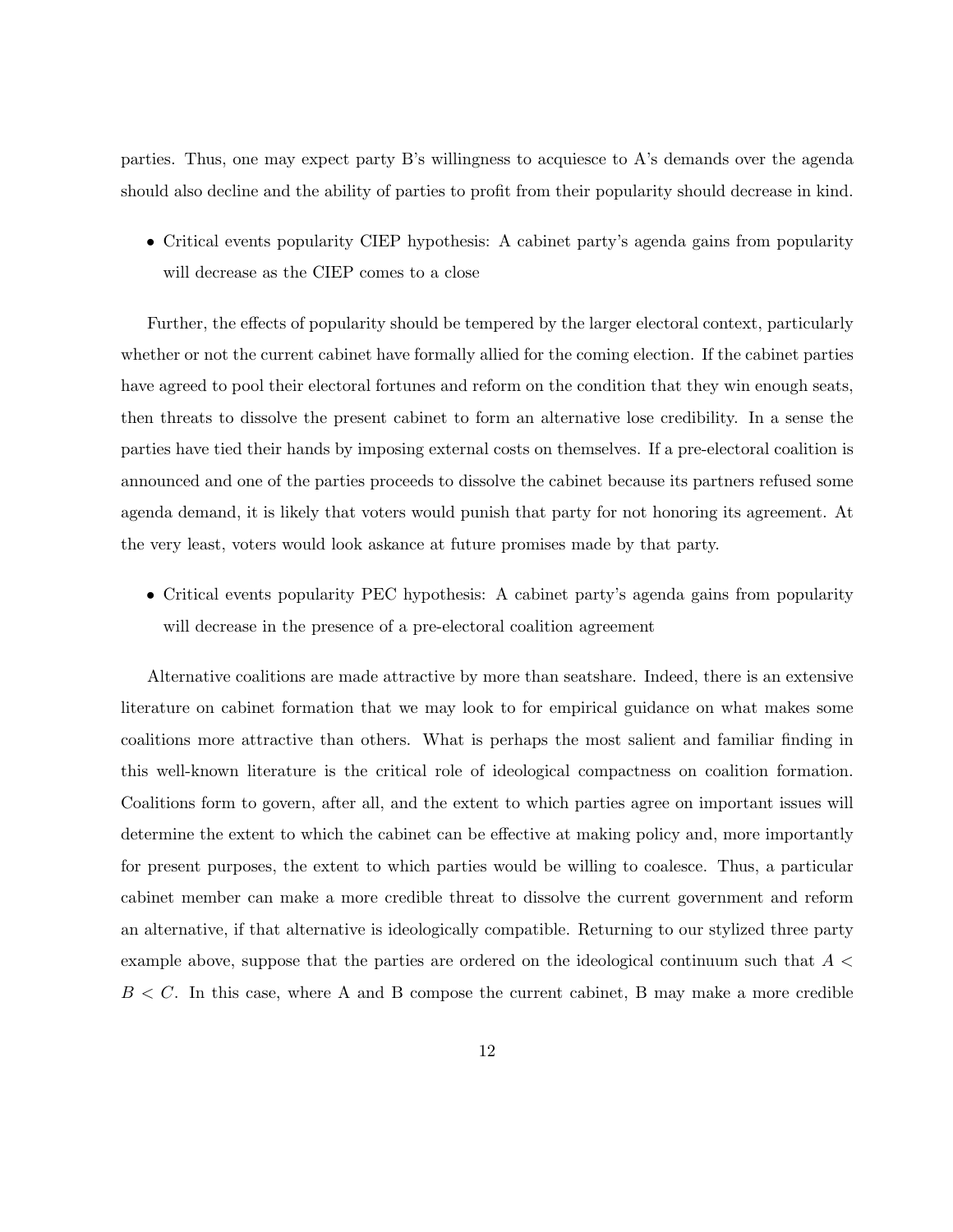threat to dissolve the current cabinet than A because B is better suited to coalesce with opposition party C. Thus, even when popularity is accounted for, we would expect cabinet partners more ideologically proximate to the opposition to be able to extract greater agenda access than their counterparts.

• Critical events ideology hypothesis: A cabinet party's agenda access will increase with its proximity to the opposition

This hypothesis may seem to contradict Martin's (2004) findings regarding opposition divisiveness and the government agenda. Recall, however, that Martin's model, which considered the cabinet more akin to a unified actor than the Diermeier and Stevenson model, found that bills drawn by ministers who were ideologically distant from the opposition would receive timing priority: the greater the distance between the proposing minister and the opposition, the sooner the bill would be initiated. Our concern here, however, is not with timing, but with the number of bills submitted. Thus, while the cabinet as a collective may prioritize bills that draw distinctions between their policy goals and the preferences of the opposition, individual parties should be better able to make agenda demands when they can more credibly commit to dissolving the present cabinet to pursue an alternative coalition with parties currently in opposition. This is similar to the relationship observed between individual party members and the party organization as a whole in majoritarian systems with single member districts, where members closer to the opposition suffer deprioritization of their policy goals but are also able to extract rents from their party organizations (Carroll and Kim 2010; Jenkins and Monroe 2012).

There is an important caveat to bear in mind when evaluating the critical events hypotheses, however. The model implications, particularly our popularity hypotheses, absolutely require that the cabinet be able to call new elections. If calling early elections is not a power possessed by the cabinet, as in, say, Norway, then popularity events are irrelevant as there is no device to realize the new potential seat distributions.<sup>[6](#page-12-0)</sup> Thus, the model would only predict support for the popularity hypothesis and its CIEP and PEC modifiers in the presence of dissolution power. However, as we

<span id="page-12-0"></span><sup>&</sup>lt;sup>6</sup>The French case is another where the cabinet lacks the power to call elections; that power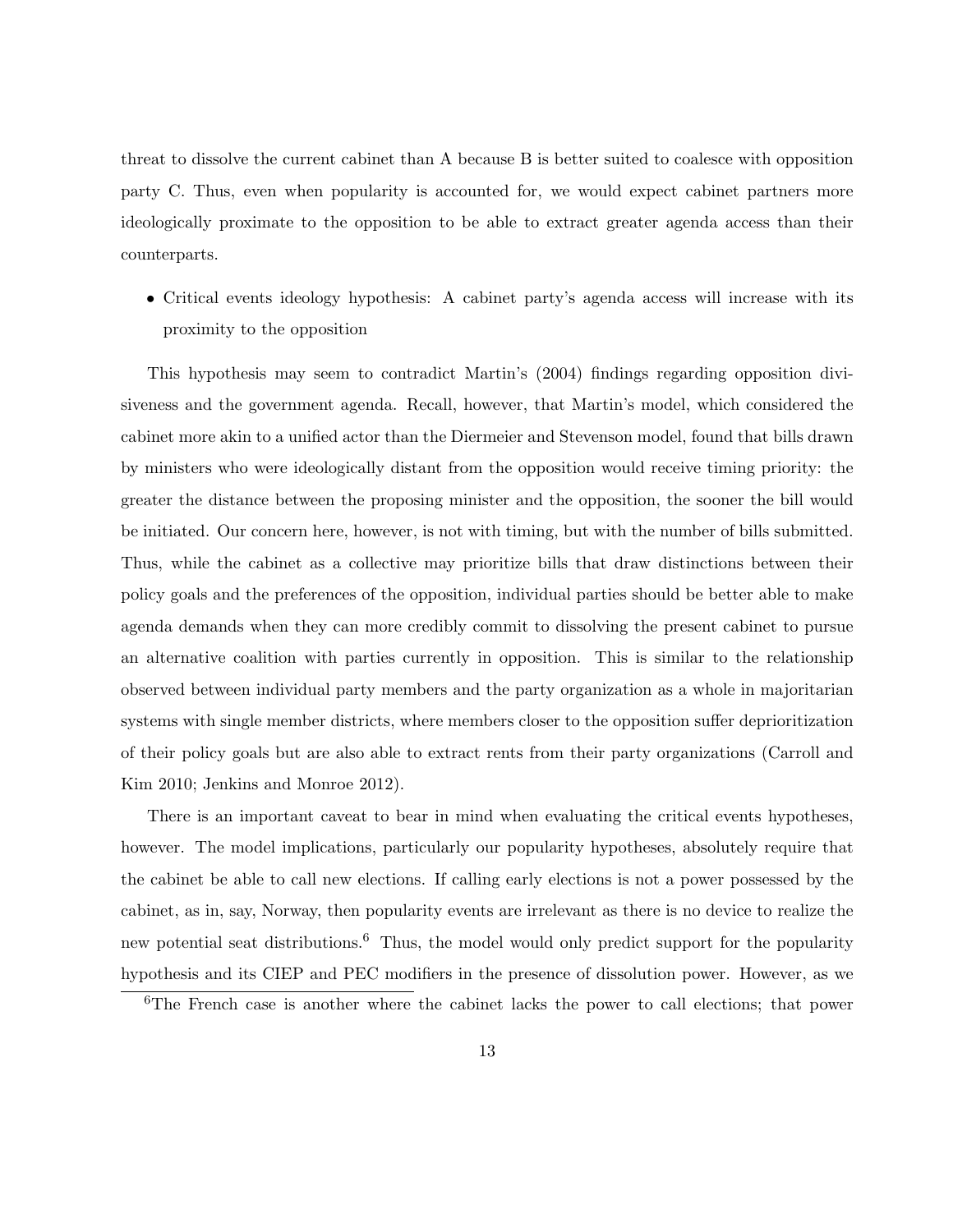may observe replacements without the threat of dissolution, the ideology hypothesis should be far less sensitive to the presence of dissolution power.

## **Data and Measurement**

To test the hypotheses discussed above we have assembled original data on over 32,000 government proposals across seven parliamentary democracies: Belgium (1988-2007), Denmark (1985-2014), France (1986-2002), Germany (1959-2009), the Netherlands (1994-2013), Norway (1996-2013), and Sweden  $(1987-2011).$  $(1987-2011).$  $(1987-2011).$ <sup>7</sup> Of the original 32,000 bills, many had to be purged for one or more of several reasons. First, only bills submitted by coalition governments will be considered in our empirical analysis, thus all bills submitted by single party cabinets (such as Stoltenberg I in Norway or Carlson's cabinets in Sweden) are discarded. Following Martin (2004) and Martin and Vanberg (2011, 2014), we exclude all bills subject to special initiation and procedure rules, particularly budgets and constitutional changes. We also eliminate transpositions of European Union directives, as these bills are compulsory and a product of the EU's agenda, rather than that of the domestic cabinet. Finally, several bills are unavoidably lost due to missing data on the independent variables.

This culling and attrition leaves us with over 18,000 ministerial proposals. For each proposal we note the date of submission, the proposing minister and her party and department. We then resides with the president. In the remainder of our countries, the cabinet does possess the power to call new elections, albeit in different forms. In Denmark for instance, that power resides with the Prime Minister, in Belgium the cabinet as whole must consent. These variations, however, do not change the model implications as all parliaments allow for replacement in the incidence of lost confidence and the new cabinet may immediately call new elections. Thus, members of the current sitting cabinet can credibly commit to new elections. See Strøm and Swindle (2002) for more on these powers.

<span id="page-13-0"></span><sup>7</sup>We use Brüninger and Debus' (2009) data on Belgium and France and Fortunato et al.'s (2013) extension of their German data. The remainder were collected from the countries' respective legislative databases.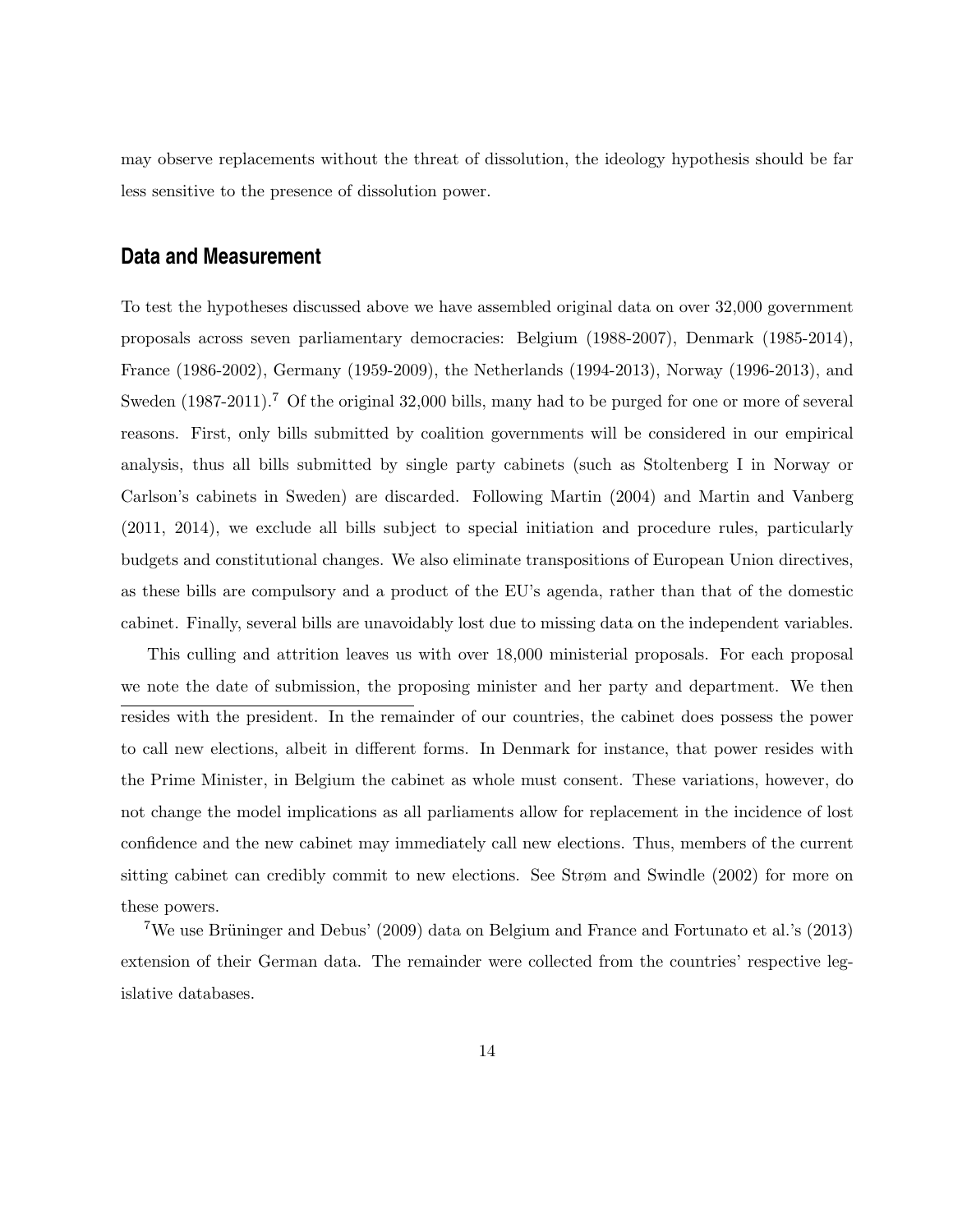transform this data into ministry-month observations, where the unit of analysis is the number of bills proposed by a minister in a given month. This variable ranges from 0 to 32, though majority of the counts are zero and the modal non-zero count is one.<sup>[8](#page-14-0)</sup>

We choose months, rather than cabinets or years, as the time interval to allow for variations in party popularity as well as variation in the CIEP. Ministries are chosen as the unit of analysis because ministries are likely to vary systematically in the number of proposals they submit. These variations could be a function of departmental prestige, giving a Minister of Justice an advantage over the Minister of Culture, for example. Alternatively, these variations could correspond to the breadth of the department's reach. They could also be a function of the times.<sup>[9](#page-14-1)</sup> In any event, choosing the ministry-month as the unit of analysis allows us to explicitly model these dependencies hierarchically, giving us better statistical leverage on the explanatory variables we are substantively interested in. We feel this approach is superior to the natural alternative, party-month units, where we would be forced to make some qualitative assessment of departmental prestige or reach and aggregate these assessments in some way for each party in each cabinet.

Because the allocation of ministries is almost perfectly proportional in all of our cabinets, analyzing ministry-months allows to evaluate the mandate model hypothesis as the baseline. That is, because the allocation of ministries is Gamsonian, as we show in Figure 1, we would expect that each should initiate the same number of bills, ceteris paribus. Therefore, if all variables pertaining to popularity, pre-electoral coalitions, etc. lack explanatory power, the data are suggesting that all ministries receive equal share of the agenda, and, by extension, the agenda is allocated according to seat share.

<span id="page-14-0"></span>Once the data is transformed, we incorporate data on party popularity as well as several other

<sup>8</sup>The 32 count was from Sweden's Ministry of Justice in 1993 during the Bildt cabinet. This was a particularly busy cabinet, likely because it was composed of center-right parties and followed a period of 9 uninterrupted years of Social Democratic single-party government.

<span id="page-14-1"></span><sup>9</sup>For instance, Germany's Minister of Finance was extraordinarily busy ironing out the ramifications of East German debt in the years following reunification.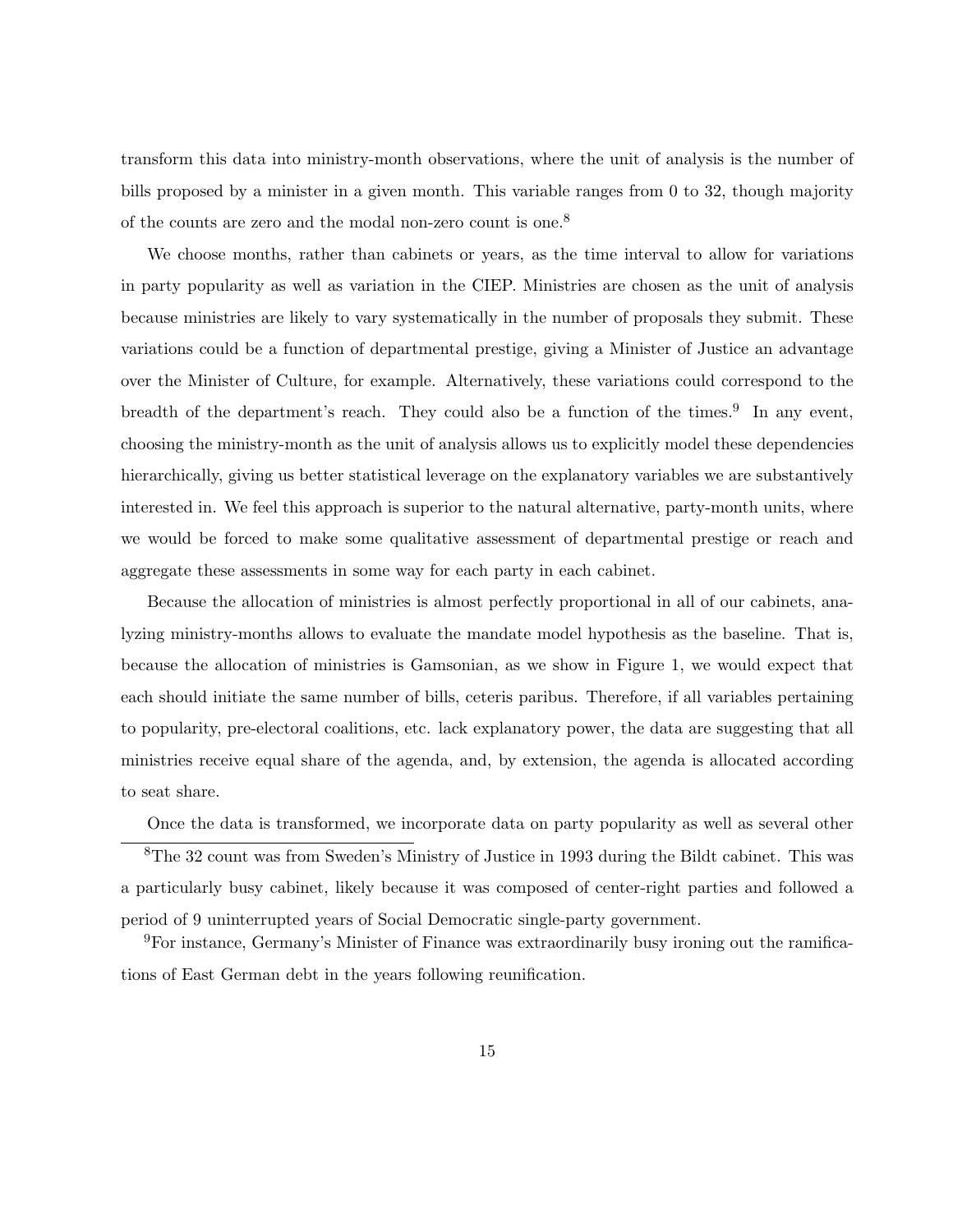

Figure 1: Allocation of Ministries according to seat share

attributes of the proposing minister and her relationship to the rest of the cabinet and the opposition. The popularity data were taken from a variety of different sources that are discussed in the appendix, but all data, except our French polls, are derived from a survey asking the standard Sunday question: "If the election was this Sunday, which party would you vote for?" The French polls are in the form of approve/disapprove responses, which we transform into party popularity in a variety of ways. All transformations are discussed in the appendix and all yield nearly identical empirical results. With this data, we construct the independent variable of interest to several hypotheses, the popularity of the particular minister's party, the popularity of the other cabinet parties, and the popularity of the opposition. In some specifications, these terms will be interacted with the length of, in months, remaining in the CIEP. We have also collected data on pre-electoral coalitions, extending Golder's (2006) data throughout our sample times for our seven countries in order to differentiate between mechanisms of the responsible government model. In the models the variable is an indicator that all parties in the current coalition have consented to reform should they win enough seats and this indicator is interacted with the popularity measures.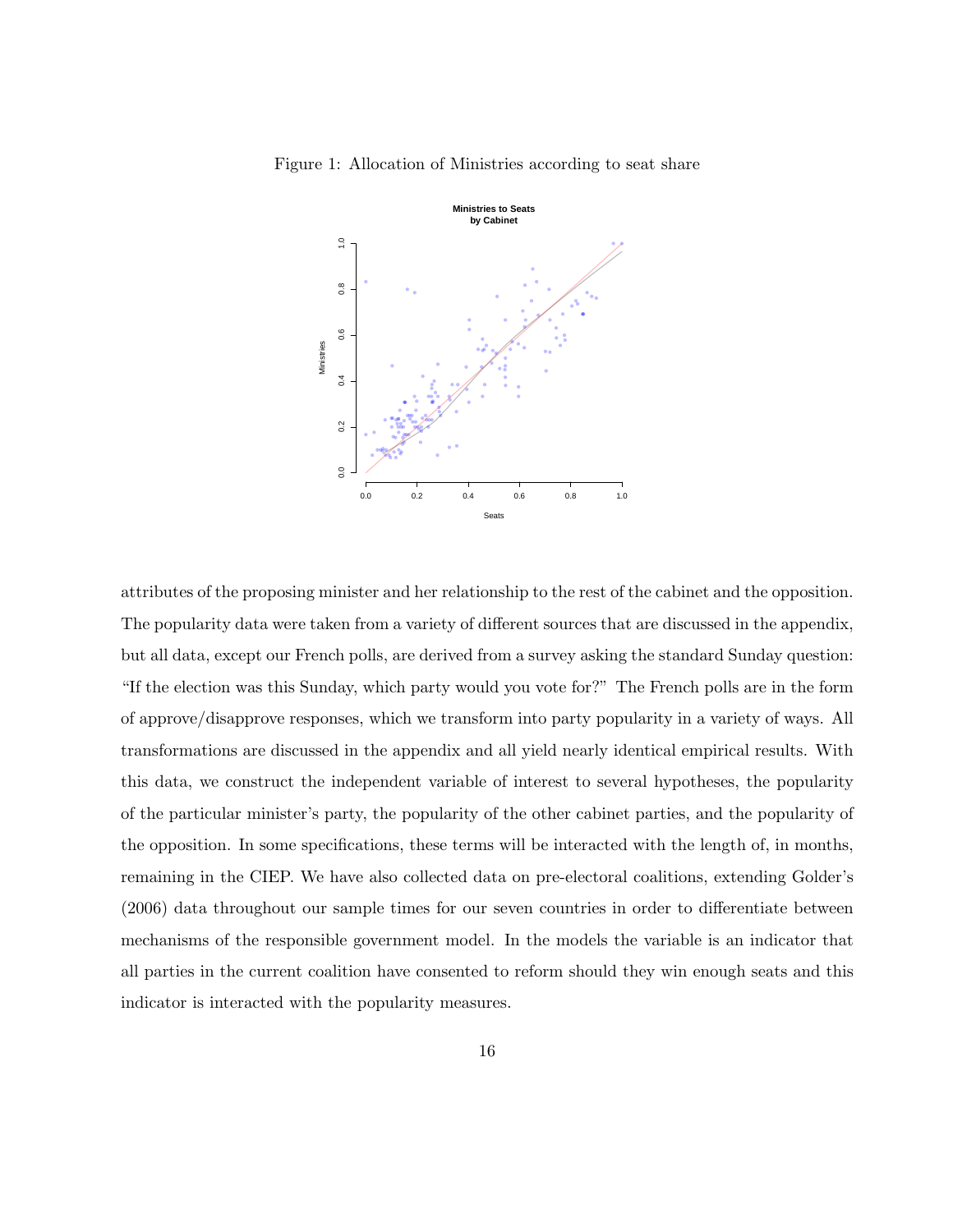Our final independent variables of interest require data on the ideological positions of the parties in the legislature. For this, we turn to the Comparative Manifestos Project, specifically the construction of the left-right positions and standard errors suggested by Lowe et al.  $(2011).^{10}$  $(2011).^{10}$  $(2011).^{10}$  We use these estimates to construct our measurement of a given ministerial party's proximity to the opposition in order to gauge the attractiveness of forming an alternative coalition with opposition parties. For each minister-month, we calculate the ideological distance between the proposing minister and each opposition in the legislature using the preferences estimated from the parties' most recently published electoral manifesto. Using these distances, we calculate the average seat-weighted ideological distance between the minister and the opposition, following Martin and Vanberg (2005, 2011). That is, each individual dyadic distance is multiplied by the number of the seats controlled by the opposing party; these weighted distances are then summed and divided by the total number of seats controlled by all opposing parties combined. We call this variable opposition divisiveness. To test our coalition compromise hypothesis, we create the same measure for the minister's distance to her partners in cabinet, calling the variable cabinet divisiveness.

With all measured variables constructed, it is time to turn our attention to potential variation induced by unmeasured factors. Here, it is important to consider the structure of the data, which presents a complex hierarchy. First, there are five higher-levels in our data where we may expect error from unmeasured factors: ministries, months, parties, cabinets, and countries. These five higher levels quickly multiply when we consider that many are crossed with or nested within other

<span id="page-16-0"></span> $10$ These data present the problem of error in the estimates. Because we have so many observations in our data, we can model this error by simply replacing every CMP point estimate with a random draw with a normal distribution with mean equivalent to the CMP point estimate and standard deviation equivalent to the estimate's standard error. Thus, error in the CMP scaling will manifest in the parameter estimates of our ideology variables. If the size and repetitiveness our data was significantly reduced, we would likely bootstrap this process. However, that is unnecessary given that nearly every CMP derived value (e.g., the ideological divisiveness for a given cabinet) enters the data several hundred times.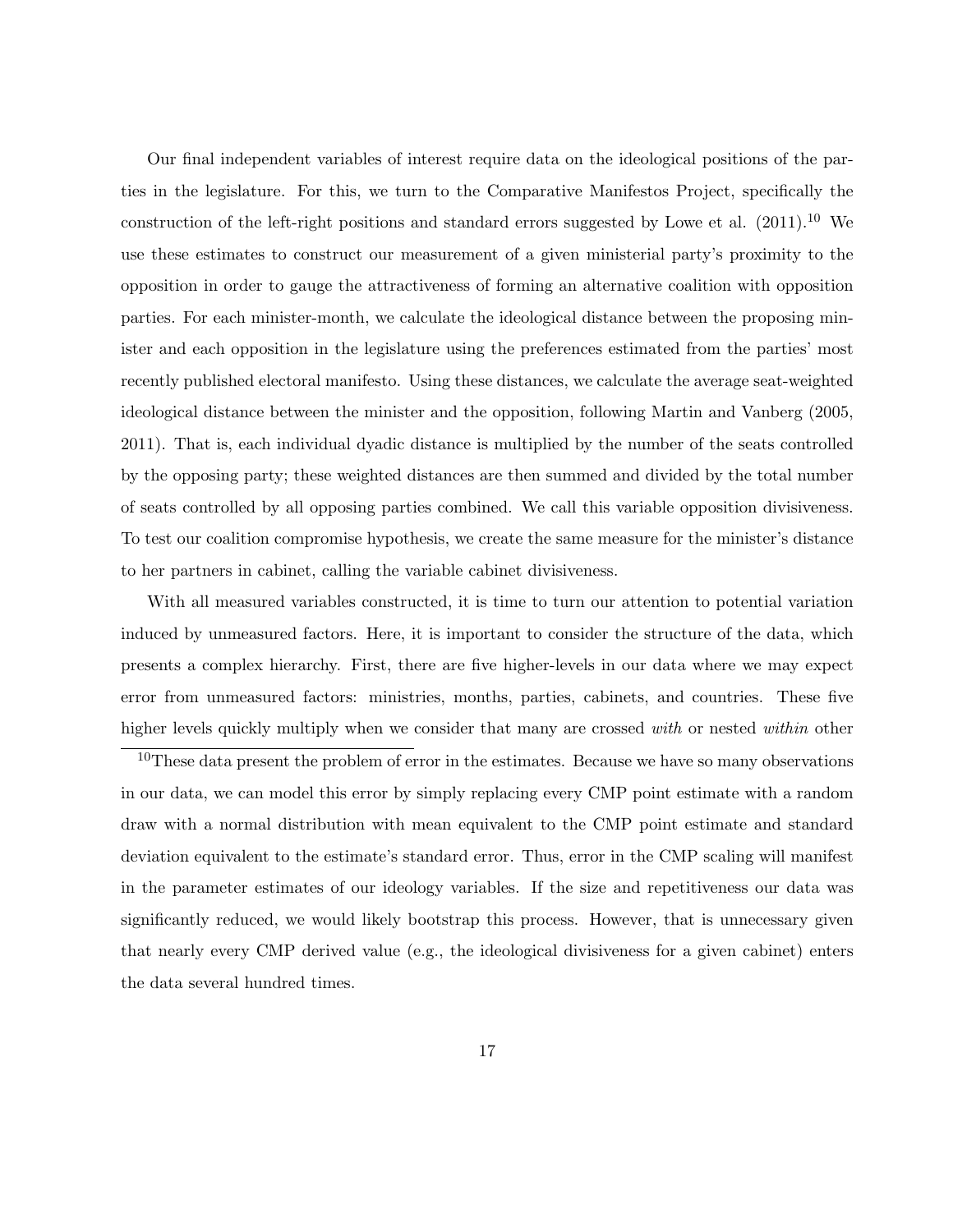levels. For example, cabinets and parties are clearly nested within countries, but they are also crossed with each other. Ministries can be considered nested within country, but crossed with cabinets, parties, and months, or generalized across context and therefore crossed with countries, cabinets, parties, and months. All told, there are over twenty groupings within the data hierarchy on which we may observe correlations across rows of the data as a function of unmeasured variables.

Clearly, estimating a model in which each of these levels is explicitly accounted for is computationally infeasible. How are we to account for these potential perturbations, then? Fortuanto and Stevenson (2013, 2014) recommend an error-clustering exercise in which the basic model is estimated in several iterations where robust standard errors are clustered at each level, thus identifying the levels which at which standard errors are most perturbed, a process similar in concept to the diagnostic recommended by King and Roberts (2014). We can simplify this process further by theoretically selecting the most efficient levels — i.e., groupings which subsume multiple alternative groupings. For instance, the cabinet-month grouping subsumes the country, cabinet, and month levels. Though estimating a hierarchical model with random intercepts at the cabinet-month level does not allow us to parse error into its constituent levels with high degrees of certainty, this concern is largely irrelevant as we are not substantively concerned with those error estimates, we are merely concerned with recovering unbiased and efficient estimates of out independent variables of interest.

The results of these diagnostic tests (detailed in the appendix) show that the most salient levels to account for that we can simultaneously estimate are the cabinet-month, the ministry (pooled across cabinets and countries), and the party-month, where effects of the ministry-month generalize to the residual. With the specification of error components complete, we move on to the specification of covariates for testing each of our hypotheses.

### **Results**

Our first model is simple, including only the covariates necessary to coarsely evaluate the fit of the responsible party government model against the basic critical events expectations, where the mandate model serves as the baseline expectation. Recall that the responsible party government model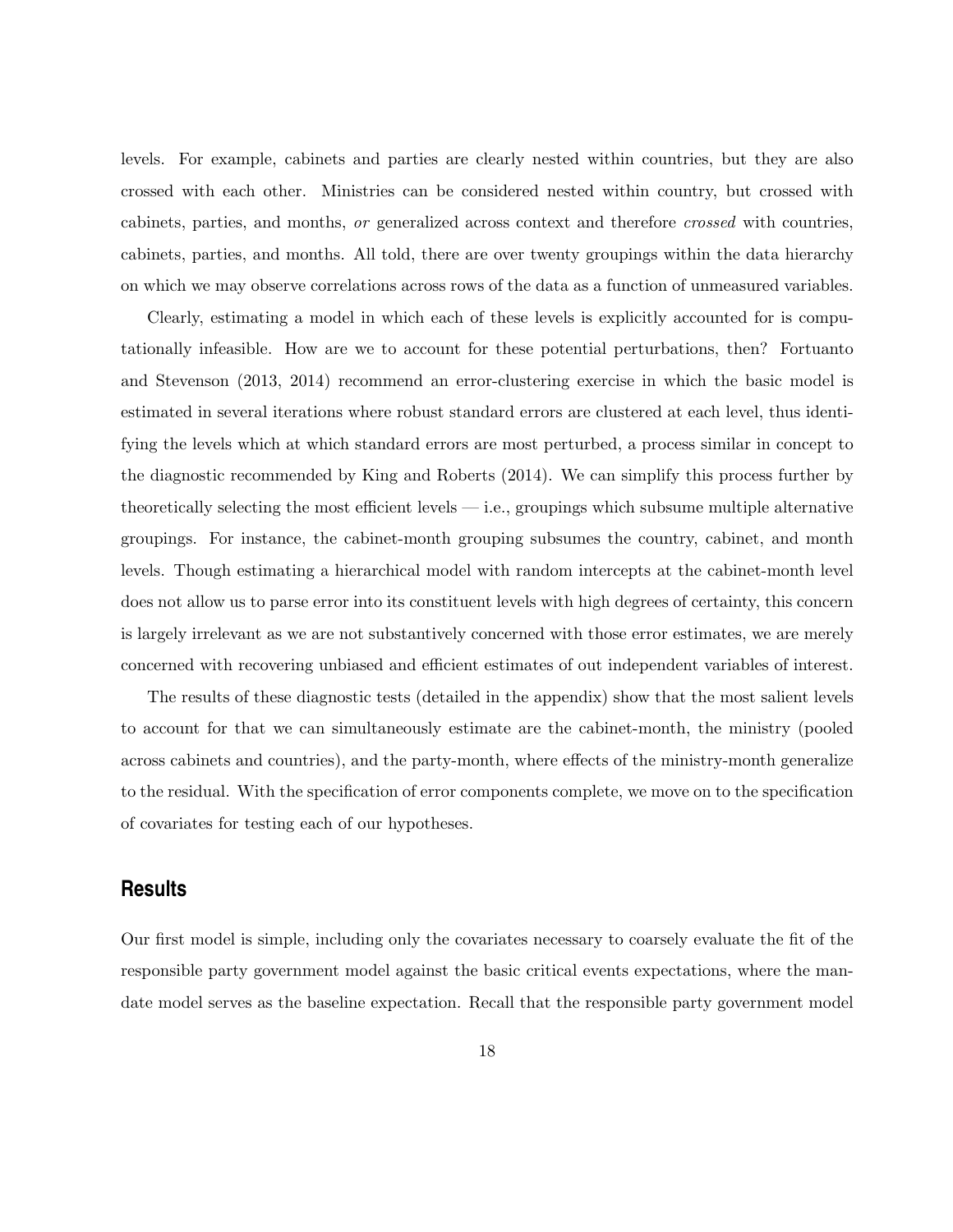has two possible mechanisms: normative, where popularity increases a minister's agenda access and vote-seeking, where this is effect is observed only in the presence of pre-electoral coalition. If, on the other hand, popularity increases a minister's agenda access, but pre-electoral coalitions mitigate these effects, the data support the critical events model. Finally, if popularity has not influence, then we may conclude that the mandate model provides better fit for the data. Thus the dependent variable is the number of bills proposed in a ministry-month and the independent variables are the popularity shares interacted with a dummy indicating that the cabinet has formed a pre-electoral coalition for the coming election. As the popularity vectors sum to 1 across the proposing party, its cabinet partners, and the opposition, we must omit one share to prevent perfect multicollinearity. Thus, we include the popularity of the proposing party and the opposition, omitting the remaining cabinet parties' share of popularity. This specification allows us to model changes in the proposing parties' popularity at the expense of its cabinet partners, thus capturing its strength relative to its partners in government. The model is an error components poisson model where the random intercepts are allowed at the level of the cabinet-month, the ministry, and the party-month, as discussed above.

We include only the most simple control variable: the total number of bills proposed in a given month as an offset term, as the number of theoretically observable bills from any given ministry is bounded by the total number of bills a cabinet is able to introduce during that month.<sup>[11](#page-18-0)</sup> Note that, because the unit of analysis is the ministry and the distribution of ministries is (nearly perfectly) Gamsonian, we need not control for the proportion of seats contributed by the proposing minister's party, this is, in effect, built in to the model with the expectation that each ministry is allotted equal agenda space, as we discussed above. The results of the model are below.

As the Table shows, the effects of popularity on agenda access are positive, statistically robust, and substantively large. Further, the interaction between the pre-electoral coalition indicator and ministerial popularity is negative. These two relationships imply that the critical events model better explains the data than the mandate model, which predicts no popularity effects, and the

<span id="page-18-0"></span><sup>&</sup>lt;sup>11</sup>This means that the parameter estimate on this term is constrained to 1.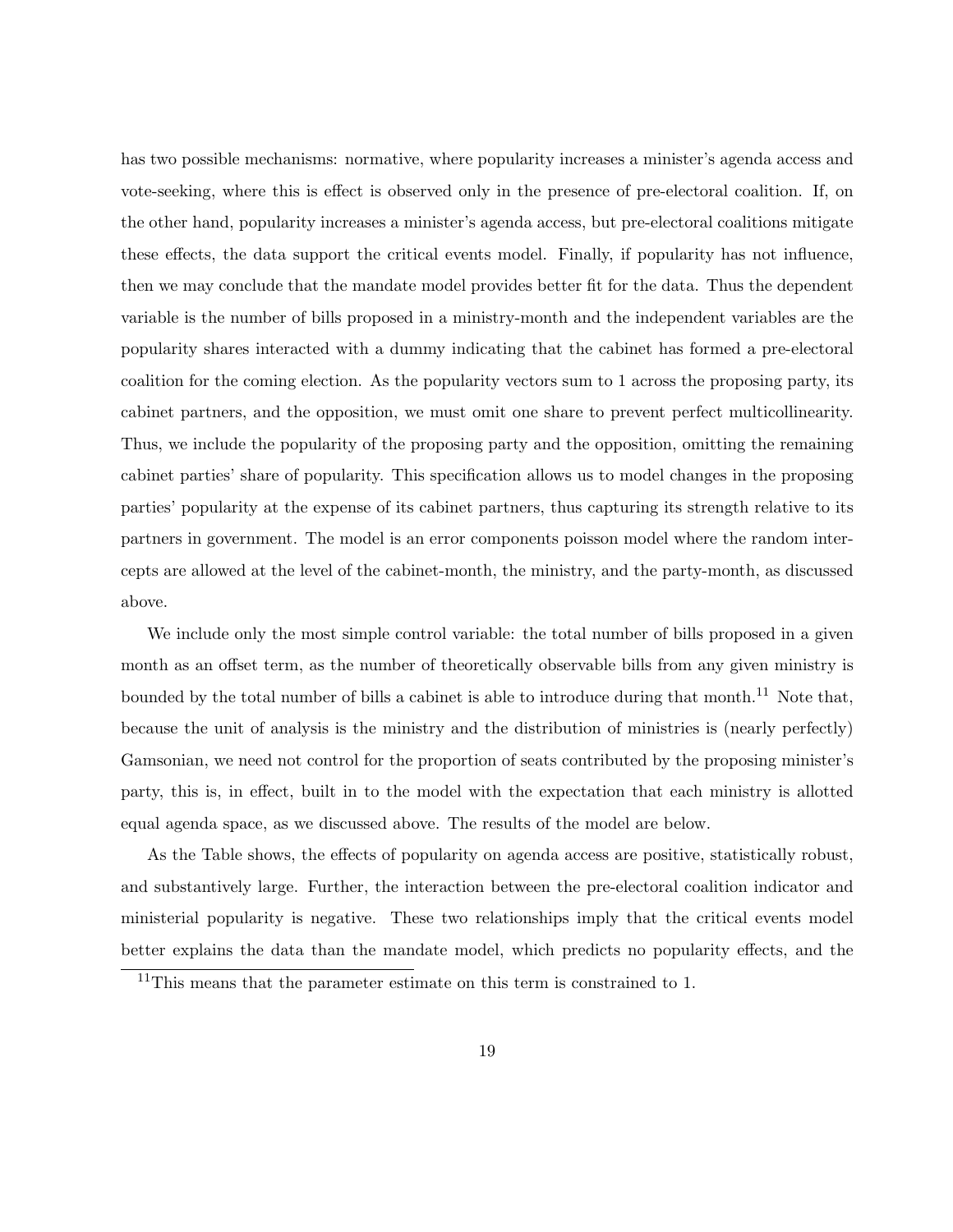| Table 1: Basic Model |  |  |  |
|----------------------|--|--|--|
|----------------------|--|--|--|

| Variable                           | Estimates |         |  |  |  |  |  |  |
|------------------------------------|-----------|---------|--|--|--|--|--|--|
|                                    |           |         |  |  |  |  |  |  |
| Intercept                          | -3.459    | (0.182) |  |  |  |  |  |  |
| Pre-electoral Coalition            | $-0.362$  | (0.142) |  |  |  |  |  |  |
| Popularity                         | 1.068     | (0.094) |  |  |  |  |  |  |
| Opposition Popularity              | $-0.251$  | (0.099) |  |  |  |  |  |  |
| Popularity $\times$ PEC            | $-0.772$  | (0.175) |  |  |  |  |  |  |
| Opposition Popularity $\times$ PEC | 1.078     | (0.204) |  |  |  |  |  |  |
|                                    |           |         |  |  |  |  |  |  |
| Random Effects                     |           |         |  |  |  |  |  |  |
| Party-month                        | 0.021     | (0.145) |  |  |  |  |  |  |
| Cabinet-month                      | 0.000     | (0.000) |  |  |  |  |  |  |
| Ministry                           | 0.710     | (0.842) |  |  |  |  |  |  |
|                                    |           |         |  |  |  |  |  |  |
| Fit                                |           |         |  |  |  |  |  |  |
| N                                  | 19872     |         |  |  |  |  |  |  |
| AIC                                | 41079     |         |  |  |  |  |  |  |
| ln(Likelihood)                     | $-20530$  |         |  |  |  |  |  |  |

responsible government model, which predicts either a strictly positive effect or a positive effect given pre-electoral coalition. In Figure 2 below, we present the effects of pre-electoral coalition over a range of party popularity, holding opposition popularity constant 0.45 and monthly output offset constant at its mean. As the figure shows, unpopular parties benefit from pre-electoral coalition by tying the hands of their partners. However, as party popularity increases the benefits of PEC turn to costs as popular parties are unable to capitalize on their potential seat shares.

As the basic specification supports the critical events model over the mandate and responsible government models, we move on to a more nuanced testing of the critical events and coalition compromise hypotheses. Our more richly specified model includes several additional covariates which we discussed in the measurement section above. First, to test the ideological hypotheses, we include our measure of seat weighted ideological divisiveness between the proposing minister and its cabinet partners and the opposition borrowed from Martin and Vanberg (2014). Recall that these variables get larger as the minister's distance from the mean, seat weighted position of its partners or the opposition increases. Recall also that the coalition compromise model predicts a negative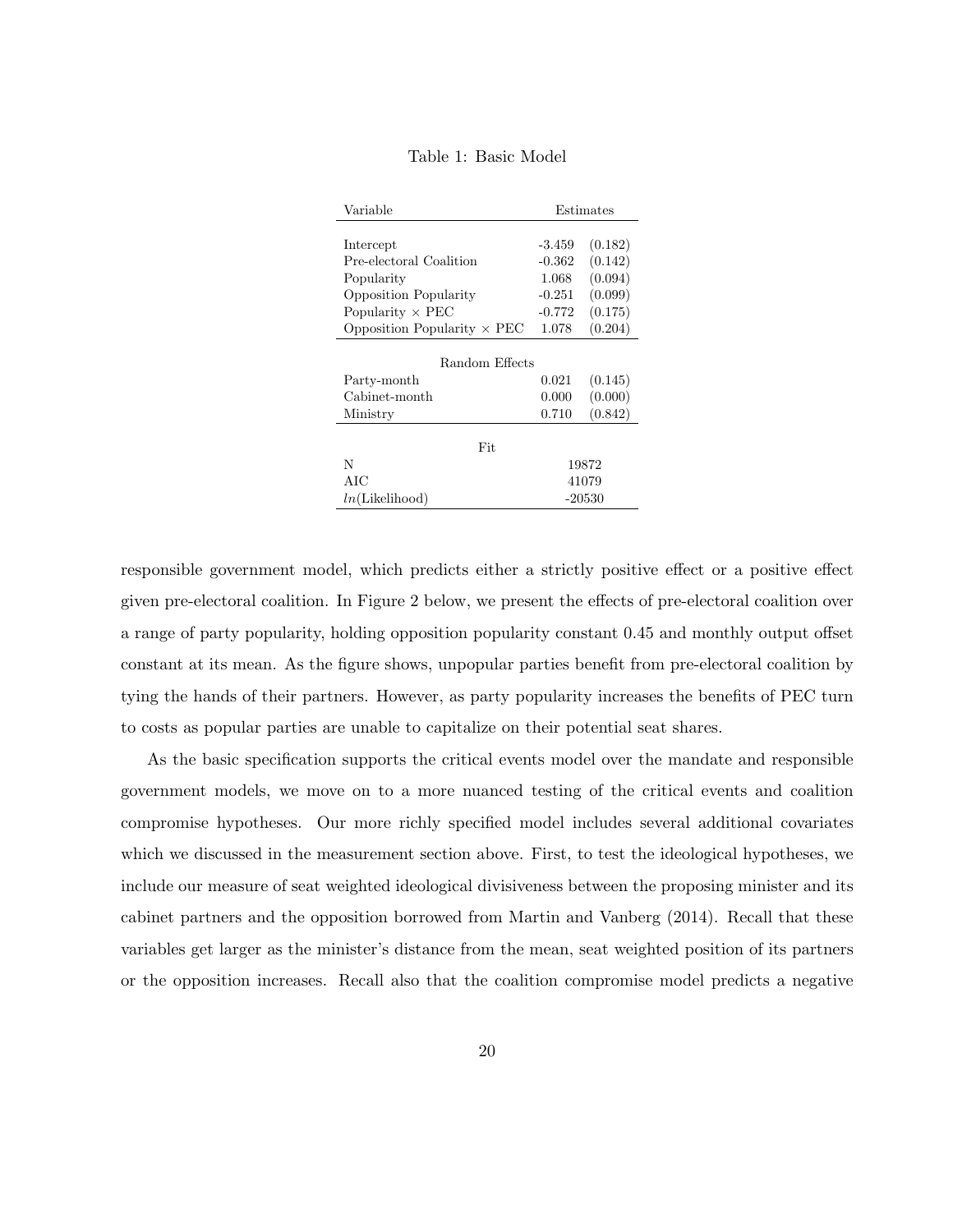

Figure 2: Effect of Pre-electoral Coalitions

estimate on the cabinet divisiveness variable and no strong prediction on opposition divisiveness, while the critical events model predicts a negative parameter on the opposition divisiveness model and no prediction on cabinet divisiveness

We also include the (logged) number of months remaining in the CIEP interacted with the popularity terms to give us purchase on whether and how proximity to the next constitutionally mandated election effects the demands a party is able make and whether or not their partners are willing to meet them. The final change is that we estimate this model for the whole sample and then disaggregate according to whether or not the cabinet can call for new elections. Again, we the include pre-electoral coalition indicator and interactions and the same offset, as well as the same vector of error components. For the sake of comparison, however, we present the results of several models. One, the full specification estimated on the all the data. Next we estimate the full specification on two subsamples: all observations where the cabinet possesses the power the call new elections and all observations where the cabinet does not. By comparing across these two samples, we can be more certain that the relationships uncovered by the statistical models are a product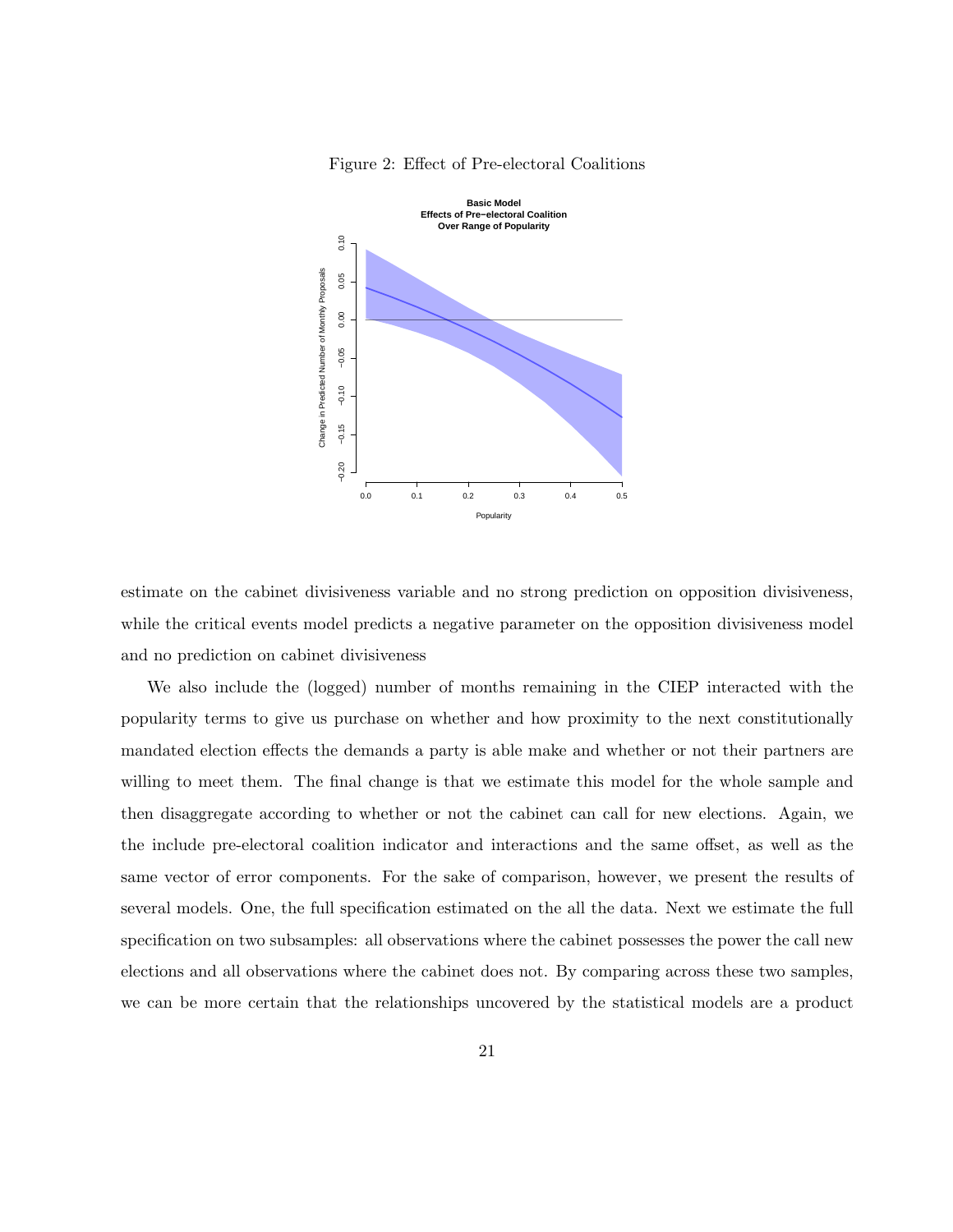of the type of internal bargaining dynamics described by the critical events models, which require dissolution power, and not an artifact of some alternate process. Finally, we estimate an alternative model, based on the Martin 2004 analysis, for each subsample and compare it to the critical events specification. The results of these models are given in Table 2.

We begin discussion by reaffirming what we learned with the basic specification above. Again, the effects of popularity in the pooled sample and the sample constrained to cabinets that enjoy dissolution power are positive, statistically robust, and substantively large. Further, both samples demonstrate the predicted relationship of pre-electoral coalition: pre-electoral coalitions inhibit a minister from capitalizing on her popularity by sapping credibility from threats to leave the current cabinet to pursue an alternative government. These relationship between popularity and agenda access, however, do not hold for cabinets that do not enjoy dissolution powers. This is in keeping with the critical events model implications. In order for popularity events to affect internal cabinet bargaining, parties must have some institutional mechanism allowing them to realize the potential seat distributions public opinion implies; without dissolution power, these events can have no impact.

The effects of CIEP (the logged number of months until the next constitutionally mandated election) on popularity, however, are substantively small and statistically insignificant in each model. Indeed, the parameter on the popularity-CIEP interaction is in the wrong direction in the model of dissolution power cabinets. It is possible, however, that the effects of time we observe regarding dissolutions do not effect agenda allocation in the same way. It is possible that cabinet parties, though less invested in maintaining a government about to expire, are nonetheless more likely to acquiesce to the demands of popular partners in order to ingratiate themselves in hopes of being invited into coalition again after the next election. More research is needed to understand these relationships.

Moving on to the ideological parameters, as predicted by the critical events model, proximity to opposition is beneficial in every model. The data imply that in every case, a ministerial party is privileged by its ideological compatibility to the opposition. As replacement does not hinge on the ability of a cabinet to call new elections, this relationship holds across institutional contexts.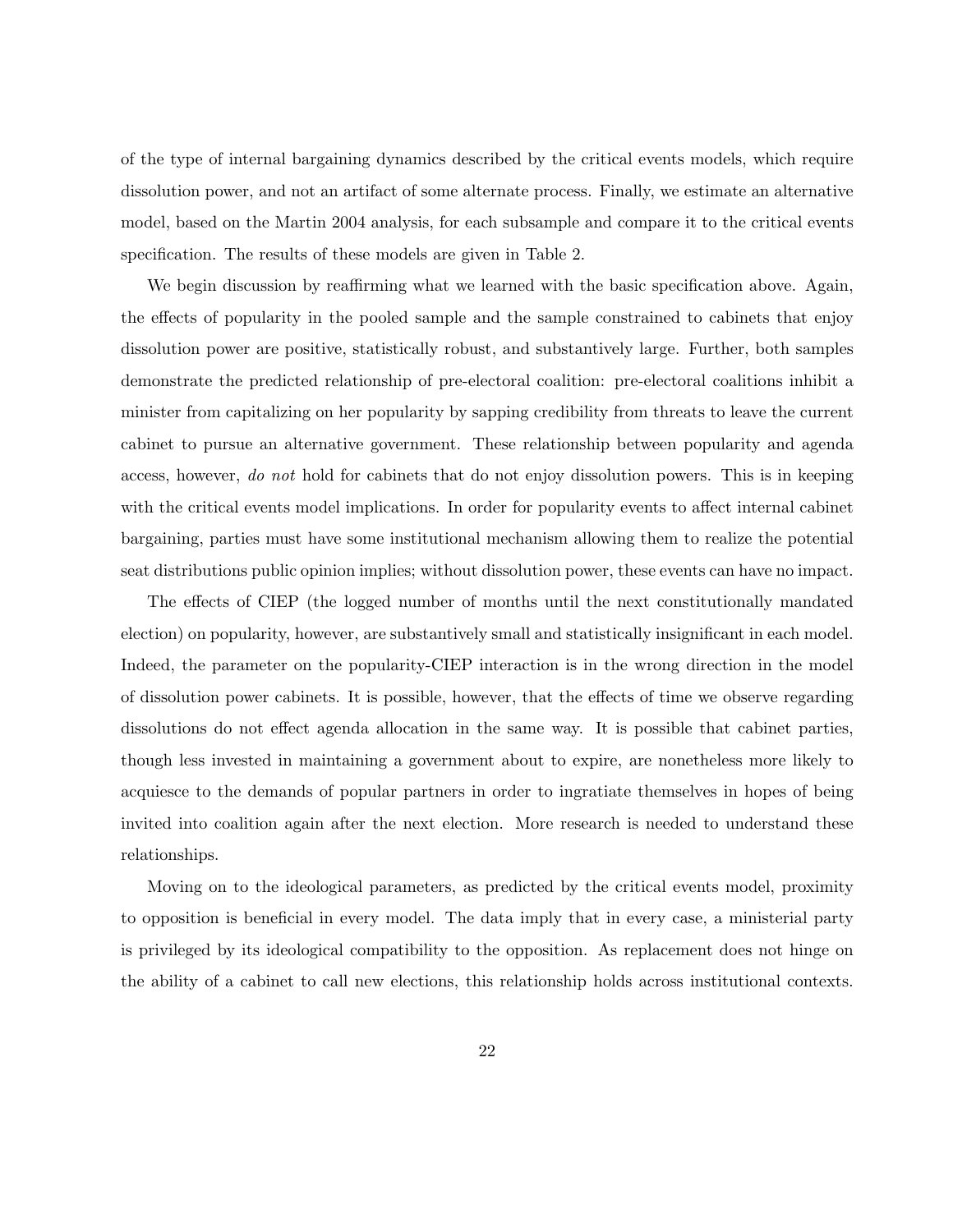| Variable                            |          | All                   | With Dissolution Power    |                |           |                       | Without Dissolution Power |         |           |         |  |
|-------------------------------------|----------|-----------------------|---------------------------|----------------|-----------|-----------------------|---------------------------|---------|-----------|---------|--|
|                                     | Full     |                       | $\!$ Model                |                | Alt Model |                       | $\rm CE$ Model            |         | Alt Model |         |  |
|                                     |          |                       |                           |                |           |                       |                           |         |           |         |  |
| Intercept                           | $-3.490$ | (0.272)               | $-3.473$                  | (0.312)        | $-3.302$  | (0.209)               | $-2.761$                  | (0.600) | $-2.751$  | (0.150) |  |
| Cabinet Divisiveness                | $-0.031$ | (0.012)               | $-0.031$                  | (0.014)        | $-0.062$  | (0.012)               | $-0.040$                  | (0.030) | $-0.042$  | (0.023) |  |
| <b>Opposition Divisiveness</b>      | $-0.040$ | (0.009)               | $-0.036$                  | (0.010)        | $-0.054$  | (0.009)               | $-0.041$                  | (0.023) | $-0.045$  | (0.021) |  |
| CIEP (in logged months)             | 0.074    | (0.068)               | $\,0.073\,$               | (0.079)        |           |                       | 0.017                     | (0.169) |           |         |  |
| Pre-electoral Coalition             | $-0.381$ | (0.147)               | $-0.517$                  | (0.183)        |           |                       | $-0.368$                  | (0.338) |           |         |  |
| Popularity                          | 0.781    | (0.324)               | 1.220                     | (0.391)        |           |                       | $-0.327$                  | (0.644) |           |         |  |
| Opposition Popularity               | 0.278    | (0.324)               | $\,0.012\,$               | (0.392)        |           |                       | 0.138                     | (0.775) |           |         |  |
| Popularity $\times$ CIEP            | 0.027    | (0.101)               | $-0.121$                  | (0.122)        |           |                       | 0.148                     | (0.200) |           |         |  |
| Opposition Popularity $\times$ CIEP | $-0.183$ | (0.104)               | $-0.136$                  | (0.124)        |           |                       | $-0.076$                  | (0.242) |           |         |  |
| Popularity $\times$ PEC             | $-0.651$ | (0.185)               | $-0.631$                  | (0.221)        |           |                       | 0.139                     | (0.449) |           |         |  |
| Opposition Popularity $\times$ PEC  | 1.051    | (0.213)               | 1.346                     | (0.268)        |           |                       | 0.512                     | (0.473) |           |         |  |
|                                     |          |                       |                           |                |           |                       |                           |         |           |         |  |
|                                     |          |                       |                           | Random Effects |           |                       |                           |         |           |         |  |
| Cabinet-month                       | 0.000    | (0.000)               | $0.000\,$                 | (0.000)        | 0.000     | (0.000)               | 0.000                     | (0.000) | 0.000     | (0.000) |  |
| Party-month                         | 0.018    | (0.134)               | 0.022                     | (0.149)        | 0.035     | (0.187)               | 0.000                     | (0.000) | 0.000     | (0.000) |  |
| Ministry                            | 0.713    | (0.844)               | 0.817                     | (0.904)        | 0.998     | (0.999)               | 0.337                     | (0.580) | 0.338     | (0.581) |  |
|                                     |          |                       |                           |                |           |                       |                           |         |           |         |  |
| Fit                                 |          |                       |                           |                |           |                       |                           |         |           |         |  |
| ${\rm N}$                           |          | 18628                 |                           | 14387          |           | 15743                 |                           | 4241    |           | 4241    |  |
| AIC                                 | 38753    |                       | 31029                     |                | 33916     |                       | 7344                      |         | 7332      |         |  |
| ln(Likelihood)                      | $-19363$ |                       | $-15500$                  |                | $-16952$  |                       | $-3658$                   |         | $-3660$   |         |  |
|                                     |          | CE better $p < 0.000$ |                           |                |           | CE better $p < 0.917$ |                           |         |           |         |  |
|                                     |          |                       | CE better $\chi^2 = 2903$ |                |           |                       | CE better $\chi^2 = 3$    |         |           |         |  |

### Table 2: Full Model for Critical Events with Alternate Model for Case Comparison